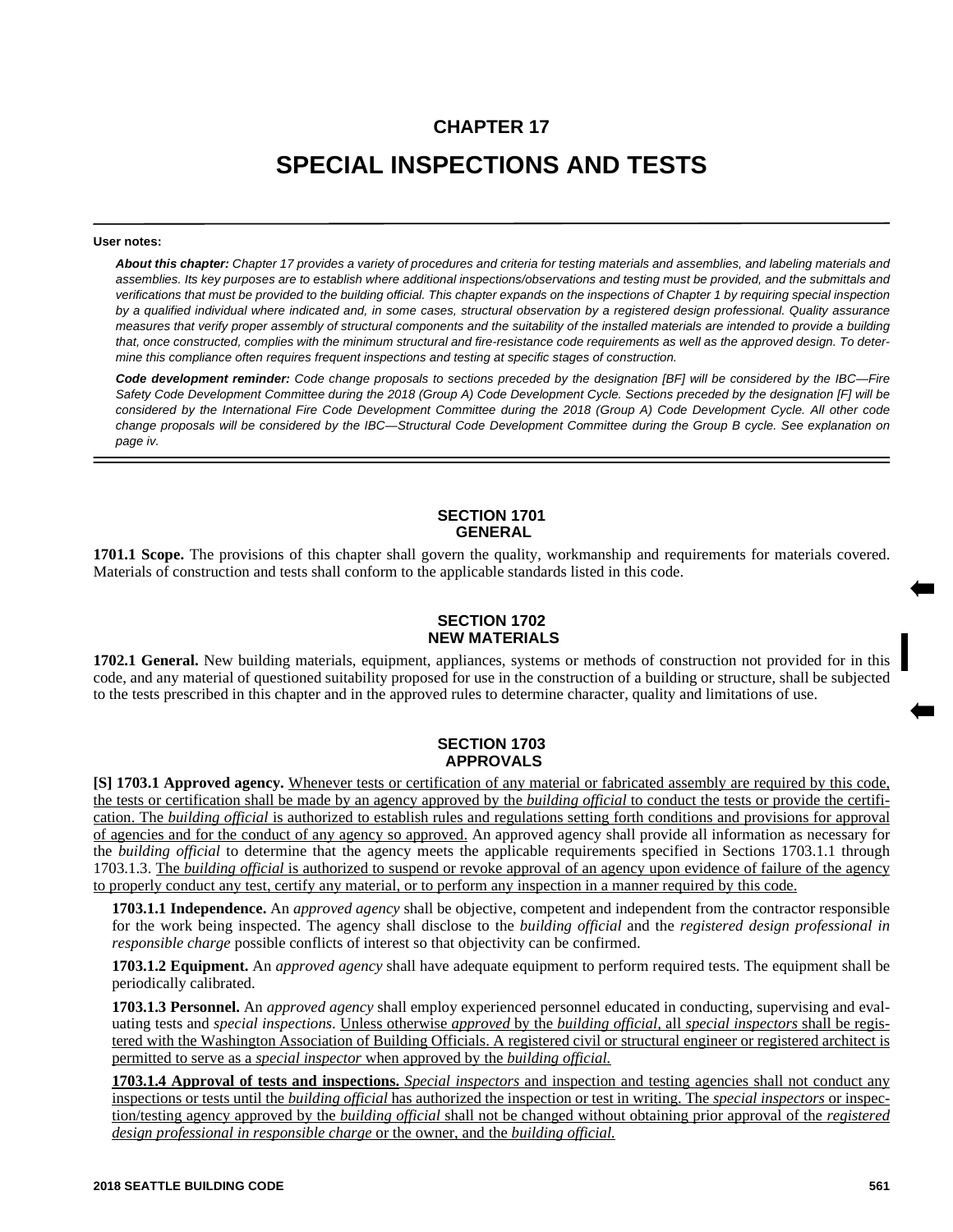**((1703.2 Written approval.** Any material, appliance, equipment, system or method of construction meeting the requirements of this code shall be *approved* in writing after satisfactory completion of the required tests and submission of required test reports.

**1703.3 Record of approval.** For any material, appliance, equipment, system or method of construction that has been *approved*, a record of such approval, including the conditions and limitations of the approval, shall be kept on file in the *building official's* office and shall be available for public review at appropriate times.))

**1703.4 Performance.** Specific information consisting of test reports conducted by an *approved* agency in accordance with the appropriate referenced standards, or other such information as necessary, shall be provided for the *building official* to determine that the product, material or assembly meets the applicable code requirements.

**[S] 1703.4.1 Research and investigation.** ((Sufficient)) If *approved* by the *building official,* technical data shall be submitted to the *building official* to substantiate the proposed use of any product, material or assembly. If it is determined that the evidence submitted is satisfactory proof of performance for the use intended, the *building official* shall approve the use of the product, material or assembly subject to the requirements of this code. The costs, reports and investigations required under these provisions shall be paid by the owner or the owner's authorized agent.

**1703.4.2 Research reports.** Supporting data, where necessary to assist in the approval of products, materials or assemblies not specifically provided for in this code, shall consist of valid research reports from *approved* sources.

**1703.5 Labeling.** Products, materials or assemblies required to be *labeled* shall be *labeled* in accordance with the procedures set forth in Sections 1703.5.1 through 1703.5.4.

**1703.5.1 Testing.** An *approved agency* shall test a representative sample of the product, material or assembly being *labeled* to the relevant standard or standards. The *approved agency* shall maintain a record of the tests performed. The record shall provide sufficient detail to verify compliance with the test standard.

**1703.5.2 Inspection and identification.** The *approved agency* shall periodically perform an inspection, which shall be inplant if necessary, of the product or material that is to be *labeled*. The inspection shall verify that the labeled product, material or assembly is representative of the product, material or assembly tested.

**1703.5.3 Label information.** The *label* shall contain the manufacturer's identification, model number, serial number or definitive information describing the performance characteristics of the product, material or assembly and the *approved agency's* identification.

**1703.5.4 Method of labeling.** Information required to be permanently identified on the product, material or assembly shall be acid etched, sand blasted, ceramic fired, laser etched, embossed or of a type that, once applied, cannot be removed without being destroyed.

**1703.6 Evaluation and follow-up inspection services.** Where structural components or other items regulated by this code are not visible for inspection after completion of a prefabricated assembly, the owner or the owner's authorized agent shall submit a report of each prefabricated assembly. The report shall indicate the complete details of the assembly, including a description of the assembly and its components, the basis upon which the assembly is being evaluated, test results and similar information and other data as necessary for the *building official* to determine conformance to this code. Such a report shall be *approved* by the *building official*.

**1703.6.1 Follow-up inspection.** The owner or the owner's authorized agent shall provide for *special inspections* of fabricated items in accordance with Section 1704.2.5.

**1703.6.2 Test and inspection records.** Copies of necessary test and *special inspection* records shall be filed with the building official.

**[S] 1703.7 Preconstruction conference.** For projects requiring *special inspection*, the owner or the owner's agent shall arrange a conference with the project contractor, the design team, the *special inspection* agency and the *building official* prior to commencing work on any portion of construction requiring *special inspection*. The purpose of the conference is to identify and clarify the *special inspection* requirements of the project.

**[S] 1703.8 Revocation of registration or approval to inspect.** The *building official* is authorized to revoke, suspend or refuse to renew registration or approval of inspection agencies, *special inspectors* and nonregistered *special inspectors*, including inspectors registered by the Washington Association of Building Officials. This may be done upon evidence submitted to the *building official* of incompetence, of willful or negligent failure to observe or report violations of the *Seattle Building Code* or of any other failure to perform properly and effectively the duties required by this code or other duties assumed by an inspection agency or nonregistered *special inspector*. The inspection agency or *special inspector* shall be notified in writing of the *building official*'s decision to revoke, suspend or refuse to renew registration or approval. The notice shall be served in the manner set forth in RCW 4.28.080 for service of a summons or sent by first class mail. For purposes of this section, service is complete at the time of personal service, or if mailed, three days after the date of mailing. When the last day of the period so computed is a Saturday, Sunday or City holiday, the period runs until 5 p.m. on the next business day.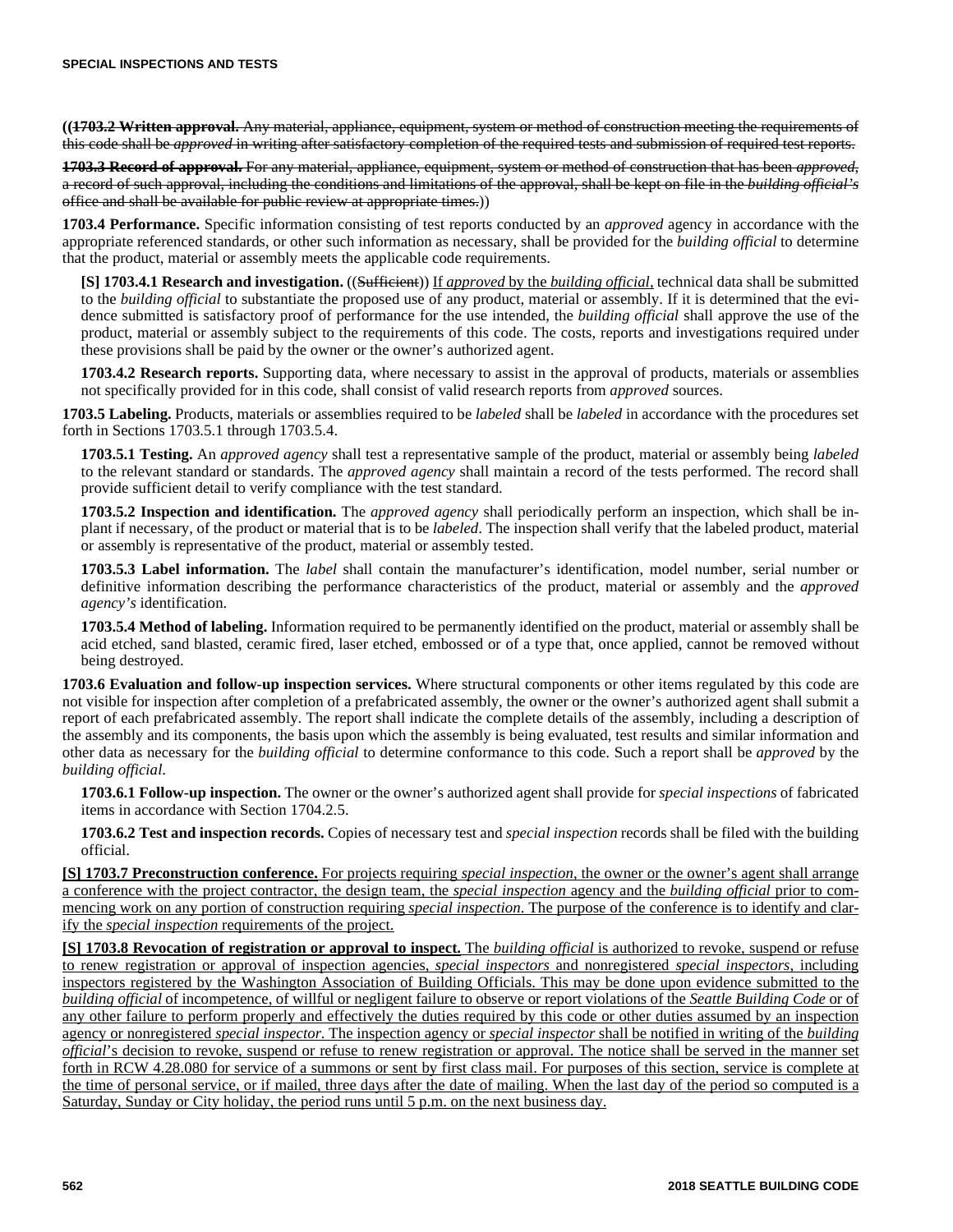**1703.8.1 Review by the building official for revocation of registration.** Any *person* aggrieved by a notice of revocation issued pursuant to Section 1703.8 may obtain a review of the notice by making a request in writing to the *building official* within three business days of the date of service of the notice of revocation.

**1703.8.1.1 Review procedure.** The review shall occur within five business days after receipt by the *building official* of the request for review unless otherwise agreed by the *person* requesting the review. Any *person* aggrieved by or interested in the notice of revocation may submit additional information to the *building official* for consideration as part of the review at any time prior to the review. The review will be made by a representative of the *building official* who will review all additional information received and may also request a site visit.

**1703.8.1.2 Decision.** After the review, the *building official* shall:

- 1. Sustain the notice of revocation and set or modify the date the revocation will take effect;
- 2. Withdraw the notice of revocation;
- 3. Continue the review to a date certain; or
- 4. Modify the notice of revocation and set or modify the date the revocation will take effect.

**1703.8.1.3 Order.** The *building official* shall issue an order containing the decision within ten days after the review is completed and shall cause the order to be sent by regular first class mail to the *persons* requesting the review, any other *person* on whom the notice of revocation was served and any other *person* who requested a copy before issuance of the order of the *building official*. The order of the *building official* is the final order of the City and all parties are bound by the final order.

## **SECTION 1704 SPECIAL INSPECTIONS AND TESTS, CONTRACTOR RESPONSIBILITY AND STRUCTURAL OBSERVATION**

**1704.1 General.** Special inspections and tests, statements of special inspections, responsibilities of contractors, submittals to the *building official* and structural observations shall meet the applicable requirements of this section.

**[S] 1704.2 Special inspections and tests.** Where application is made to the *building official* for construction as specified in Section ((405)) 106, the owner or the owner's authorized agent, other than the contractor, shall employ one or more *approved agencies* to provide *special inspections* and tests during construction on the types of work specified in Section 1705 and identify the *approved agencies* to the *building official*. The *building official* may require additional *special inspectors* if the *building official* determines they are needed due to the magnitude or complexity of the job. These *special inspections* and tests are in addition to the inspections by the *building official* that are identified in Section ((440)) 108.

#### **Exceptions:**

- 1. *Special inspections* and tests are not required for construction of a minor nature or as warranted by conditions in the jurisdiction as *approved* by the *building official.*
- 2. Unless otherwise required by the *building official*, *special inspections* and tests are not required for Group U occupancies that are accessory to a residential occupancy including, but not limited to, those listed in Section 312.1.
- 3. *Special inspections* and tests are not required for portions of structures designed and constructed in accordance with the cold-formed steel light-frame construction provisions of Section 2211.1.2 or the conventional light-frame construction provisions of Section 2308.
- 4. The contractor is permitted to employ the *approved agencies* where the contractor is also the owner.

**[S] 1704.2.1 Special inspector qualifications.** Prior to the start of the construction, the *approved agencies* shall provide written documentation to the *building official* demonstrating the competence and relevant experience or training of the *special inspectors* who will perform the *special inspections* and tests during construction. Experience or training shall be considered to be relevant where the documented experience or training is related in complexity to the same type of *special inspection* or testing activities for projects of similar complexity and material qualities. Unless otherwise *approved* by the *building official*, all *special inspectors* shall be registered with the Washington Association of Building Officials. These qualifications are in addition to qualifications specified in other sections of this code.

The *registered design professional in responsible charge* and engineers of record involved in the design of the project are permitted to act as the *approved agency* and their personnel are permitted to act as special inspectors for the work designed by them, provided they qualify as special inspectors.

## **1704.2.1.1 Registration of special inspectors.**

**1704.2.1.1.1 Application for registration.** Criteria for registration of *special inspectors* shall be established by the *building official* by rule.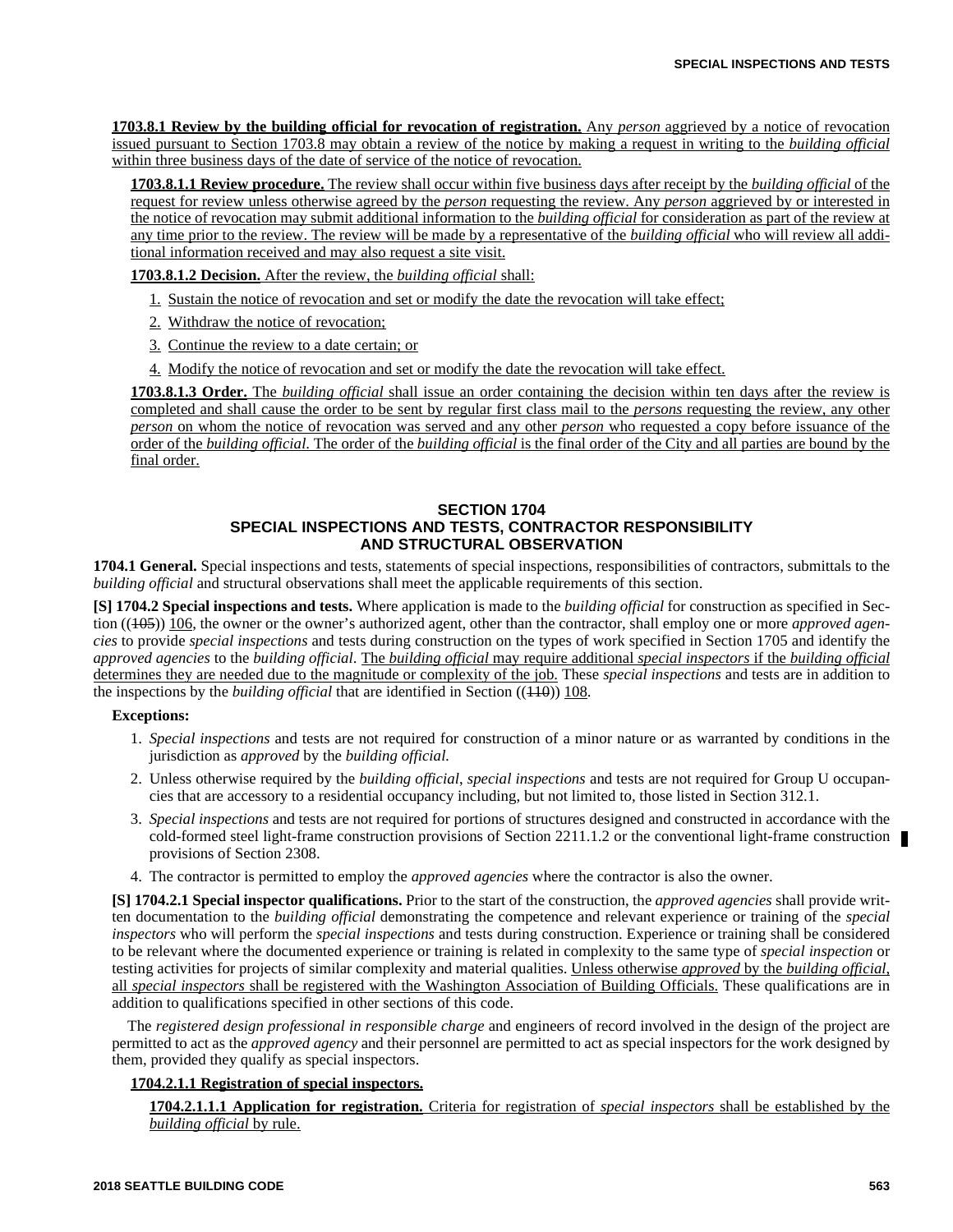**1704.2.1.1.2 Issuance of certificate of registration.** If the *building official* is satisfied that the applicant is qualified, a Certificate of Registration or a Limited Certificate of Registration shall be issued that specifies the types of inspection the applicant has been authorized to perform. Valid registration from the Washington Association of Building Officials is permitted to substitute for registration by the *building official.*

**1704.2.1.1.3 Renewal of special inspector's registration.** A Certificate of Registration or Limited Certificate of Registration is valid for the period of time to be determined by the *building official* by rule. Upon application for renewal of a Certificate of Registration, the *building official* is permitted to re-examine the applicant to ascertain his/her fitness to perform the inspection of the type or types for which the application was made.

**1704.2.1.1.4 Revocation.** *Special inspectors'* certifications are subject to revocation according to Section 1703.8.

**[S] 1704.2.2 Access for special inspection.** ((The)) It is the duty of the *person* requesting *special inspections* to provide that construction or work for which *special inspection* or testing is required ((shall remain)) is accessible and exposed for *special inspection* or testing purposes until completion of the required *special inspections* or tests.

**1704.2.3 Statement of special inspections.** The applicant shall submit a statement of *special inspections* ((in accordance with Section 107.1) as a condition for permit issuance. This statement shall be in accordance with Section 1704.3.

**Exception:** A statement of *special inspections* is not required for portions of structures designed and constructed in accordance with the cold-formed steel light-frame construction provisions of Section 2211.1.2 or the conventional light-frame construction provisions of Section 2308.

**((1704.2.4 Report requirement.** *Approved agencies* shall keep records of special inspections and tests. The *approved agency* shall submit reports of *special* inspections and tests to the *building official* and to the *registered design professional in responsible charge*. Reports shall indicate that work inspected or tested was or was not completed in conformance to *approved construction documents.* Discrepancies shall be brought to the immediate attention of the contractor for correction. If they are not corrected, the discrepancies shall be brought to the attention of the *building official* and to the *registered design professional in responsible charge* prior to the completion of that phase of the work. A final report documenting required *special inspections* and tests, and correction of any discrepancies noted in the inspections or tests, shall be submitted at a point in time agreed upon prior to the start of work by the owner or the owner's authorized agent to the *building official.*))

## **[S] 1704.2.4 Responsibilities.**

п

**1704.2.4.1 Responsibilities of special inspector***.* The *special inspector* is responsible for conducting all *special inspection*s for which the *special inspector* was employed and notified and for carrying out the duties of a *special inspector* as specified in Section 1704.

**1704.2.4.1.1 Specific duties.** Registered *special inspectors* are regularly authorized deputies of the *building official* and are subject to all duties imposed by the *building official,* in addition to the following:

- 1. The registered *special inspector* shall be present during the execution of all assigned work. The registered *special inspector* shall report to the job sufficiently in advance of construction to become familiar with the plans and to inspect all materials to be used or concealed within the work. The *special inspector* shall inspect the construction, erection, placing, or other use of materials; and shall observe whether there is compliance with the *approved* design as to all of the foregoing. During the execution of all assigned work, the registered *special inspector* shall not undertake or engage in any other task or occupation that interferes with the proper performance of the inspection duties.
- 2. The registered *special inspector* shall not approve the placing of foundation concrete or pile caps prior to the approval of the soil condition or pile driving reports by the engineer who performed the *special inspection* for the pile installation.
- 3. The registered *special inspector* shall be employed only by an *approved* inspection or testing agency.
- 4. The registered *special inspector* shall not inspect work performed, or material supplied, by any contractor, subcontractor or material vendor with whom the inspector is employed.
- 5. If any registered *special inspector* is negligent in the performance of the inspector's duties, the *building official* is permitted to stop the work.

**1704.2.4.1.2 Daily reports.** The registered *special inspector* shall immediately report all irregularities, substitution of materials and violations to the contractor for correction, then if uncorrected, to the *registered design professional in responsible charge* and to the *building official.* At the conclusion of each inspection, the registered *special inspector* shall submit a report to the *registered design professional in responsible charge* and owner relative to the portion of the work inspected, stating whether the work requiring *special inspection* was, to the best of the *special inspector's* knowledge, in conformance with the *approved* plans and specifications and the applicable workmanship provisions of this code and related standards. The report shall be signed by the registered *special inspector.* One copy of the report shall be submitted to the *building official* by the *approved* inspection or testing agency no later than one week from the date of the inspection and shall be filed in the records of the agency's office. One copy of the report shall be left at the job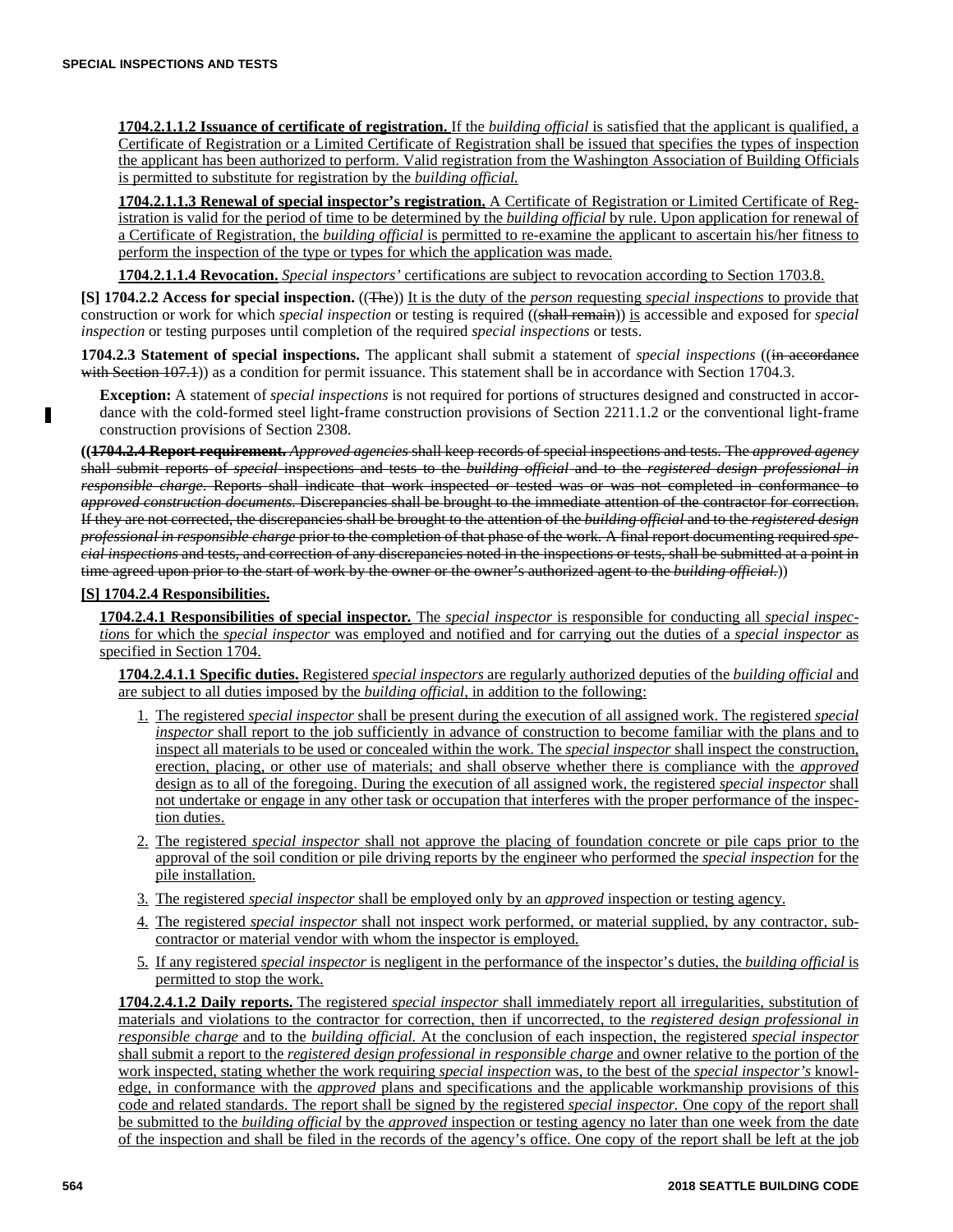site by the *special inspector.* The *special inspector* shall also provide, as directed by the *building official* or by the *registered design professional in responsible charge* or owner, such other information as is required during the *special inspector's* assigned employment.

**1704.2.4.1.3 Final report.** The inspection or testing agency shall submit a final signed report listing the scope of required inspection and stating whether all work requiring *special inspection* was, to the best of the agency's knowledge, inspected and reported as specified on *construction documents.*

**1704.2.4.2 Responsibility of owner.** The owner or an authorized agent is responsible for notifying the *special inspector* when construction activity is scheduled that requires *special inspection*. If the owner designates another *person* to notify the *special inspector*, the owner retains the responsibility to assure that the *special inspections* are conducted and required reports submitted to the *building official*. The *approved* testing agency shall notify the *building official* and the *registered design professional in responsible charge* or owner of the commencement of inspection of a job and shall specify the type of inspection for which the special inspector has been engaged. This notification shall be made prior to commencement of inspection. The *approved* testing agency shall notify the *building official* prior to commencement of each day's inspection thereafter. The *building official* is permitted to require that every request for *special inspection* be filed at least one working day before the *special inspection* is desired. The request shall be made in writing or by telephone at the option of the *building official.*

**1704.2.4.3 Posting special inspection record.** The *building official* is permitted to require that work requiring *special inspection* not be commenced until the permit holder or the permit holder's agent posts an inspection log in a conspicuous place on the premises. The record shall be posted in a position which allows the *special inspector* to conveniently enter his/her identification, the date, and type of inspection performed. This record shall be maintained there by the permit holder until final approval has been granted by the *building official.*

**[S] 1704.2.5 Special inspection of fabricated items.** Where fabrication of structural, load-bearing or lateral load-resisting members or assemblies is being conducted on the premises of a fabricator's shop, *special inspections* of the *fabricated items* shall be performed during fabrication, except where the fabricator has been approved to perform work without special inspections in accordance with Section 1704.2.5.1. *Special inspection*s are not required for steel members and assemblies produced by fabricators that are registered in the Washington Association of Building Officials (WABO) Steel Fabricator Registration Program.

**Note:** The City of Seattle does not register fabricators for products that are within the scope of the WABO registration program.

**1704.2.5.1 Fabricator approval.** *Special inspections* during fabrication are not required where the work is done on the premises of a fabricator approved according to the provisions of this chapter to perform such work without *special inspection.* ((Approval shall be based on review of the fabricator's written fabrication procedures and quality control manuals that provide a basis for control of materials and workmanship, with periodic auditing of fabrication and quality control practices by an *approved agency* or the *building official.* At completion of fabrication, the *approved* fabricator shall submit a *certificate of compliance* to the owner or the owner's authorized agent for submittal to the *building official* as specified in Section 1704.5 stating that the work was performed in accordance with the *approved construction documents*.))

**1704.2.5.1.1 Application for registration.** Application for registration as an *approved* fabricator shall be made to the *building official* by plants engaged in the manufacture of:

- 1. Prestressed or precast concrete structural products, and premixed concrete.
- 2. Unit masonry products.
- 3. Engineered wood products.
- 4. Prefabricated or assembly-line-produced metal products.
- 5. Other prefabricated products as the *building official* designates.

**1704.2.5.1.2 Requirements for registration.** The *building official* is authorized to examine manufacturing plants that submit applications for registration and shall issue certificates of registration if the plants have complied with the following requirements:

- 1. Develop and submit a detailed fabrication procedural manual reflecting key quality control procedures that will provide a basis for inspection control of the fabricating process.
- 2. Have the fabricator's quality control capabilities, operation of equipment and personnel as outlined in the fabrication procedural manual verified by an *approved* inspection or quality control agency.
- 3. Agree to have periodic plant inspections conducted by an approved inspection or quality control agency to monitor the effectiveness of the quality control program and to allow unannounced audits of the plant by the *building official.*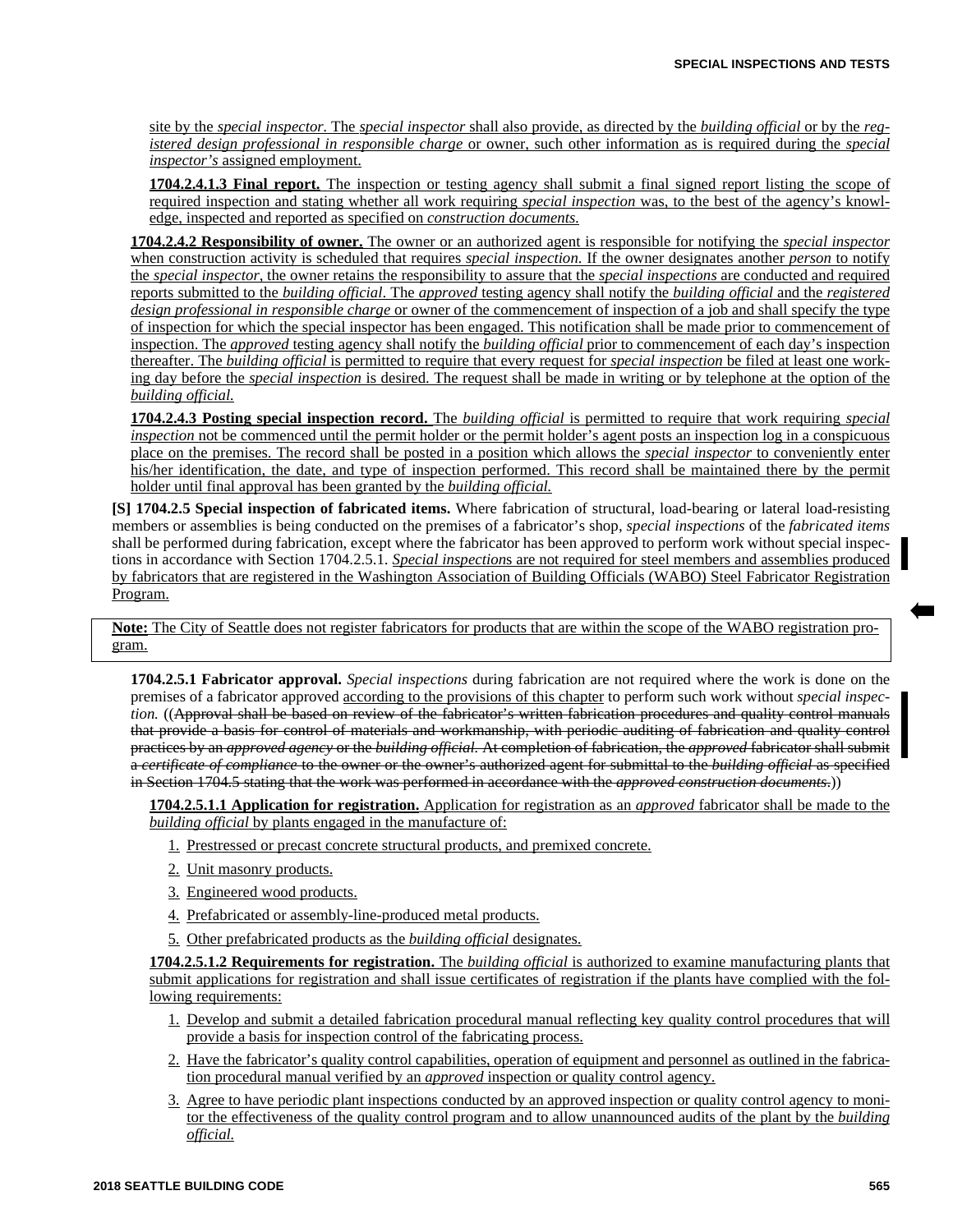- 4. Agree to require the inspection or quality control agency to notify the *building official* in writing of any changes to the procedural manual.
- 5. Agree to submit a Certificate of Compliance, if required by the *building official,* that work was performed in accordance with the *approved* plans and specifications to the *building official* and to the *registered design professional in responsible charge.*
- 6. Pay a registration fee determined by the *building official* in accordance with provisions of the *Fee Subtitle.*

**1704.2.5.1.3 Review by the building official for denial of registration of fabricators.** The fabricator may request in writing a review before the *building official* to reconsider the decision to deny registration. The request shall be filed in writing with the *building official.*

**1704.2.5.1.3.1 Review procedure.** The review shall occur no later than 15 working days from receipt of the written request unless otherwise agreed by the *person* requesting the review. Any *person* affected by the decision to deny registration may submit additional information to the *building official* for consideration as part of the review at any time prior to the review. The review will be made by a representative of the *building official* who will review all additional information received. The reviewer may request clarification of the information and a site visit.

**1704.2.5.1.3.2 Decision.** After the review, the *building official* shall:

- 1. Sustain the denial of registration;
- 2. Withdraw the denial of registration;
- 3. Modify the decision to deny registration; or
- 4. Continue the review to a date certain.

**1704.2.5.1.3.3 Order.** The *building official* shall issue an order within ten days after the review is completed and shall send it by regular first class mail to the *person* or *persons* requesting the review and any other *person* who requested a copy.

**1704.2.5.1.4 Renewal of registration.** Registration of *approved* fabricators is valid for one year from the date of issuance and is subject to renewal annually. Registration may be renewed upon application, contingent on compliance with quality control procedures during the past year and payment of a fee in accordance with provisions of the *Fee Subtitle.* The *building official* is authorized to revoke registration for cause.

**1704.2.5.1.5 Fees.** Fees for examination and registration of *special inspectors* are determined by the *building official* in accordance with the *Fee Subtitle.*

**1704.3 Statement of special inspections.** Where *special inspections* or tests are required by Section 1705, the *registered design professional in responsible charge* shall prepare a statement of *special inspections* in accordance with Section 1704.3.1 for submittal by the applicant in accordance with Section 1704.2.3.

**Exception:** The statement of *special inspections* is permitted to be prepared by a qualified person *approved* by the *building official* for construction not designed by a *registered design professional*.

**[S] 1704.3.1 Content of statement of special inspections.** The statement of *special inspections* shall identify the following:

- 1. The materials, systems, components and work required to have *special inspections* or tests by the *building official* or by the *registered design professional* responsible for each portion of the work.
- 2. The type and extent of each *special inspection,* if required by the *building official.*
- 3. The type and extent of each test, if required by the *building official.*
- 4. Additional requirements for *special inspections* or tests for seismic or wind resistance as specified in Sections 1705.11, 1705.12 and 1705.13.
- 5. For each type of *special inspection*, identification as to whether it will be continuous *special inspection*, periodic *special inspection* or performed in accordance with the notation used in the referenced standard where the inspections are defined.

**1704.3.2 Seismic requirements in the statement of special inspections.** Where Section 1705.12 or 1705.13 specifies *special inspections* or tests for seismic resistance, the statement of *special inspections* shall identify the designated seismic systems and seismic force-resisting systems that are subject to the *special inspections* or tests.

**1704.3.3 Wind requirements in the statement of special inspections.** Where Section 1705.11 specifies *special inspection* for wind resistance, the statement of *special inspections* shall identify the main windforce-resisting systems and wind-resisting components that are subject to *special inspections*.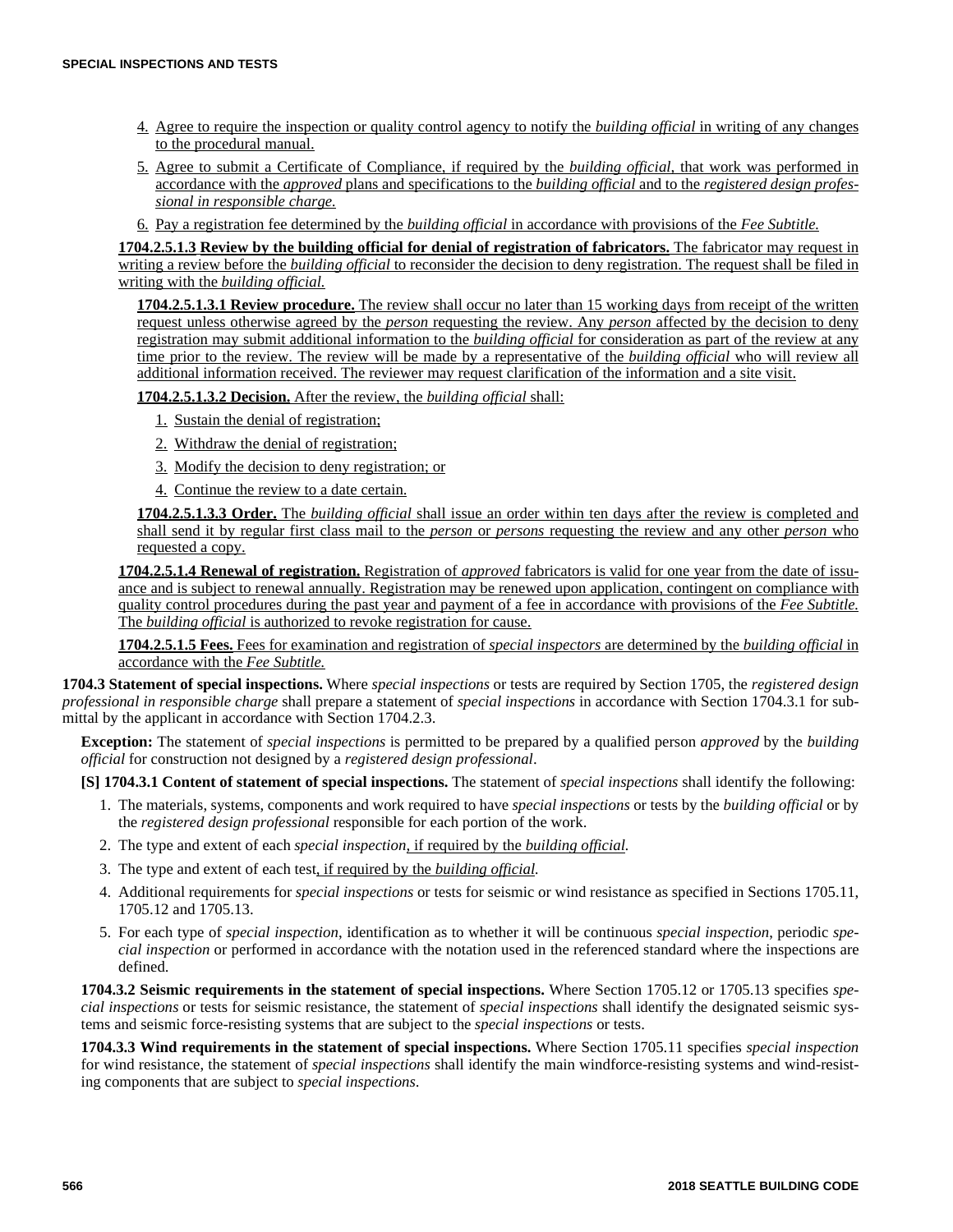**[S] ((1704.4 Contractor responsibility.** Each contractor responsible for the construction of a main wind- or seismic forceresisting system, designated seismic system or a wind- or seismic force-resisting component listed in the statement of special inspections shall submit a written statement of responsibility to the *building official* and the owner or the owner's authorized agent prior to the commencement of work on the system or component. The contractor's statement of responsibility shall contain acknowledgement of awareness of the special requirements contained in the statement of *special inspections*.))

**1704.5 Submittals to the building official.** In addition to the submittal of reports of *special inspections* and tests in accordance with Section 1704.2.4, reports and certificates shall be submitted by the owner or the owner's authorized agent to the *building official* for each of the following:

- 1. *Certificates of compliance* for the fabrication of structural, load-bearing or lateral load-resisting members or assemblies on the premises of an *approved fabricator* in accordance with Section 1704.2.5.1.
- 2. *Certificates of compliance* for the seismic qualification of nonstructural components, supports and attachments in accordance with Section 1705.13.2.
- 3. *Certificates of compliance* for *designated seismic systems* in accordance with Section 1705.13.3.
- 4. Reports of preconstruction tests for shotcrete in accordance with Section 1908.5.
- 5. *Certificates of compliance* for open web steel joists and joist girders in accordance with Section 2207.5.
- 6. Reports of material properties verifying compliance with the requirements of AWS D1.4 for weldability as specified in Section 26.6.4 of ACI 318 for reinforcing bars in concrete complying with a standard other than ASTM A706 that are to be welded.
- 7. Reports of mill tests in accordance with Section 20.2.2.5 of ACI 318 for reinforcing bars complying with ASTM A615 and used to resist earthquake-induced flexural or axial forces in the special moment frames, special structural walls or coupling beams connecting special structural walls of *seismic force-resisting systems* in *structures* assigned to *Seismic Design Category* B, C, D, E or F.

**[S] 1704.6 Structural observations.** Where required by the provisions of Section 1704.6.1, 1704.6.2 or 1704.6.3, the owner or the owner's authorized agent shall employ a *registered design professional* to perform structural observations. Structural observation does not include or waive the responsibility for the inspections in Section ((110)) 108 or the *special inspections* in Section 1705 or other sections of this code.

Prior to the commencement of observations, the structural observer shall submit to the *building official* a written statement identifying the frequency and extent of structural observations.

At the conclusion of the work included in the permit, the structural observer shall submit to the *building official* a written statement that the site visits have been made and identify any reported deficiencies that, to the best of the structural observer's knowledge, have not been resolved.

**1704.6.1 Structural observations for structures.** Structural observations shall be provided for those structures where one or more of the following conditions exist:

- 1. The structure is classified as *Risk Category IV*.
- 2. The structure is a *high-rise building.*
- 3. Such observation is required by the *registered design professional* responsible for the structural design.
- 4. The structure includes five *stories* of wood-frame construction.

((4)) 5. Such observation is specifically required by the *building official.*

**1704.6.2 Structural observations for seismic resistance.** Structural observations shall be provided for those structures assigned to *Seismic Design Category* D, E or F where one or more of the following conditions exist:

- 1. The structure is classified as *Risk Category* III or IV.
- 2. The structure is assigned to *Seismic Design Category* E, is classified as *Risk Category* I or II, and is greater than two *stories above* the *grade plane*.

**1704.6.3 Structural observations for wind resistance.** Structural observations shall be provided for those structures sited where *V* is 130 mph (58 m/sec) or greater and the structure is classified as *Risk Category* III or IV.

# **SECTION 1705 REQUIRED SPECIAL INSPECTIONS AND TESTS**

**1705.1 General.** *Special inspections* and tests of elements and nonstructural components of buildings and structures shall meet the applicable requirements of this section.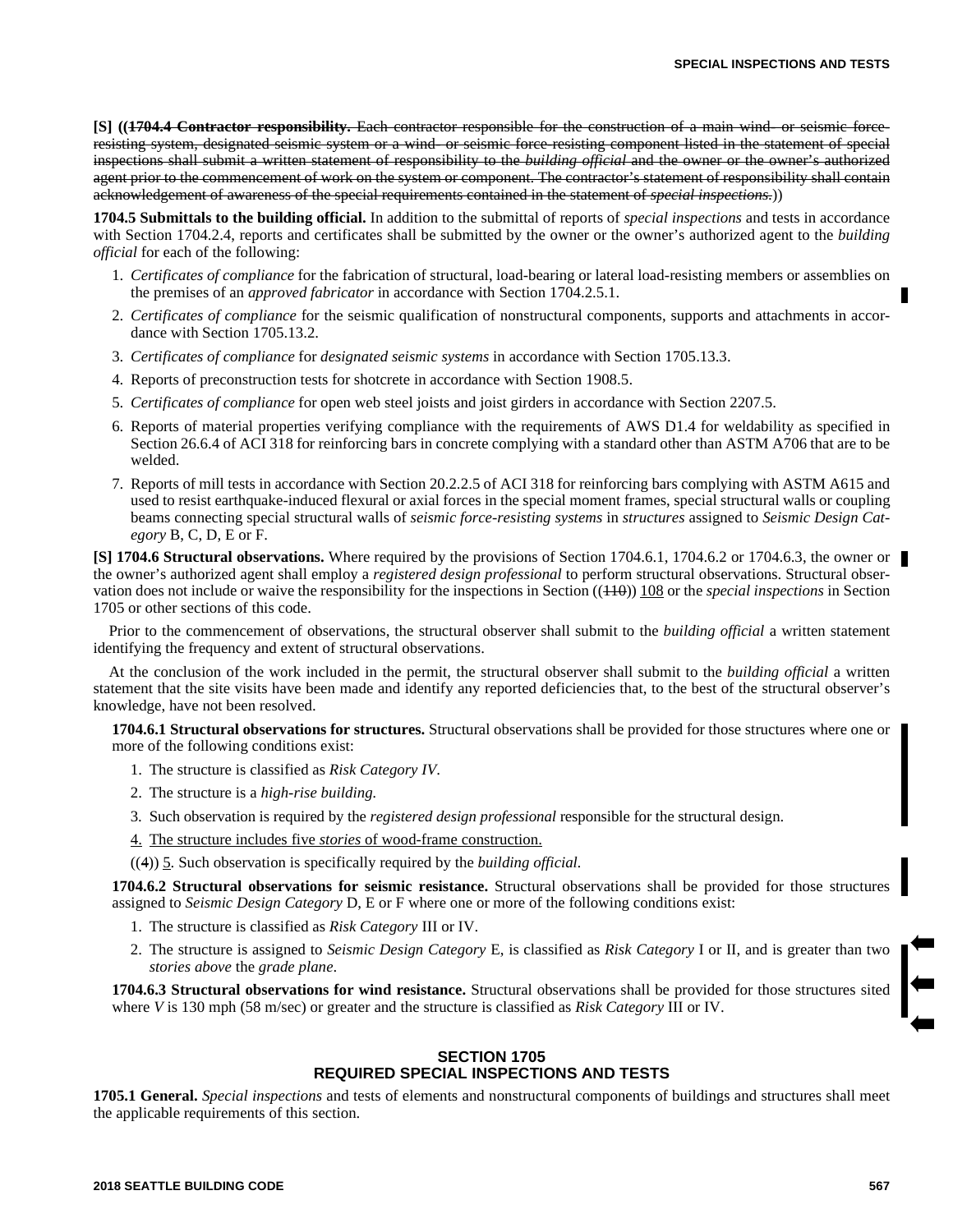**1705.1.1 Special cases.** *Special inspections* and tests shall be required for proposed work that is, in the opinion of the building official, unusual in its nature, such as, but not limited to, the following examples:

- 1. Construction materials and systems that are alternatives to materials and systems prescribed by this code.
- 2. Unusual design applications of materials described in this code.
- 3. Materials and systems required to be installed in accordance with additional manufacturer's instructions that prescribe requirements not contained in this code or in standards referenced by this code.

**[S] 1705.2 Steel construction.** The *special inspections* and nondestructive testing of steel construction in buildings, structures, and portions thereof shall be in accordance with this section.

**Exception:** *Special inspections* of the steel fabrication process shall not be required where the fabrication process for the entire building or structure does not include any welding, thermal cutting or heating operation of any kind. ((In such cases, the fabricator shall be required to submit a detailed procedure for material control that demonstrates the fabricator's ability to maintain suitable records and procedures such that, at any time during the fabrication process, the material specification and grade for the main stress-carrying elements are capable of being determined. Mill test reports shall be identifiable to the main stress-carrying elements where required by the *approved construction documents*.))

**1705.2.1 Structural steel.** *Special inspections* and nondestructive testing of *structural steel elements* in buildings, structures and portions thereof shall be in accordance with the quality assurance inspection requirements of AISC 360.

**Exception:** *Special inspection* of railing systems composed of *structural steel elements* shall be limited to welding inspection of welds at the base of cantilevered rail posts.

**1705.2.2 Cold-formed steel deck.** *Special inspections* and qualification of welding special inspectors for cold-formed steel floor and roof deck shall be in accordance with the quality assurance inspection requirements of SDI QA/QC.

**1705.2.3 Open-web steel joists and joist girders.** *Special inspections* of open-web steel joists and joist girders in buildings, structures and portions thereof shall be in accordance with Table 1705.2.3.

| <b>TYPE</b>                                                                       | <b>CONTINUOUS</b><br><b>SPECIAL</b><br><b>INSPECTION</b> | <b>PERIODIC</b><br><b>SPECIAL</b><br><b>INSPECTION</b> | <b>REFERENCED STANDARD<sup>a</sup></b>       |  |
|-----------------------------------------------------------------------------------|----------------------------------------------------------|--------------------------------------------------------|----------------------------------------------|--|
| 1. Installation of open-web steel joists and joist girders.                       |                                                          |                                                        |                                              |  |
| a. End connections – welding or bolted.                                           |                                                          |                                                        | SJI specifications listed in Section 2207.1. |  |
| b. Bridging – horizontal or diagonal.                                             |                                                          |                                                        |                                              |  |
| Standard bridging.<br>1.                                                          |                                                          | X                                                      | SJI specifications listed in Section 2207.1. |  |
| 2. Bridging that differs from the SJI<br>specifications listed in Section 2207.1. |                                                          | X                                                      |                                              |  |

**TABLE 1705.2.3 REQUIRED SPECIAL INSPECTIONS OF OPEN-WEB STEEL JOISTS AND JOIST GIRDERS** 

For SI: 1 inch = 25.4 mm.

a. Where applicable, see Section 1705.12, Special inspections for seismic resistance.

**1705.2.4 Cold-formed steel trusses spanning 60 feet or greater.** Where a cold-formed steel truss clear span is 60 feet (18 288 mm) or greater, the special inspector shall verify that the temporary installation restraint/bracing and the permanent individual truss member restraint/bracing are installed in accordance with the *approved* truss submittal package.

**1705.3 Concrete construction.** *Special inspections* and tests of concrete construction shall be performed in accordance with this section and Table 1705.3.

**Exception:** *Special inspections* and tests shall not be required for:

- 1. Isolated spread concrete footings of buildings three stories or less above *grade plane* that are fully supported on earth or rock.
- 2. Continuous concrete footings supporting walls of buildings three stories or less above *grade plane* that are fully supported on earth or rock where:
	- 2.1. The footings support walls of light-frame construction.
	- 2.2. The footings are designed in accordance with Table 1809.7.
	- 2.3. The structural design of the footing is based on a specified compressive strength, *f '<sup>c</sup>* , not more than 2,500 pounds per square inch (psi) (17.2 MPa), regardless of the compressive strength specified in the *approved construction documents* or used in the footing construction.
- 3. Nonstructural concrete slabs supported directly on the ground, including prestressed slabs on grade, where the effective prestress in the concrete is less than 150 psi (1.03 MPa).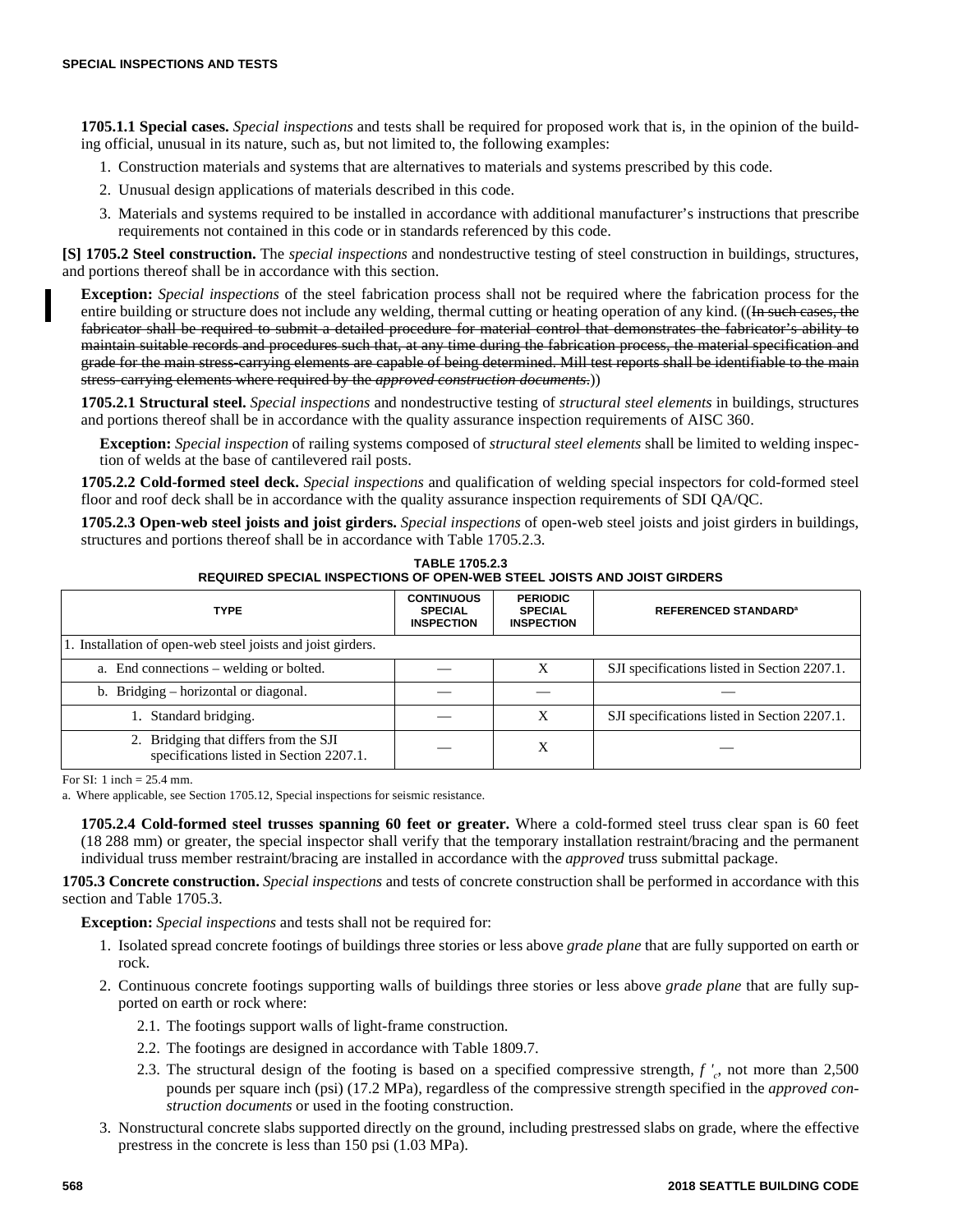- 4. Concrete foundation walls constructed in accordance with Table 1807.1.6.2.
- 5. Concrete patios, driveways and sidewalks, on grade.

#### **[S] TABLE 1705.3 REQUIRED SPECIAL INSPECTIONS AND TESTS OF CONCRETE CONSTRUCTION**

| <b>TYPE</b>                                                                                                                                                                                                                                                                      | <b>CONTINUOUS</b><br><b>SPECIAL</b><br><b>INSPECTION</b> | <b>PERIODIC SPECIAL</b><br><b>INSPECTION</b> | <b>REFERENCED</b><br><b>STANDARD<sup>a</sup></b> | <b>IBC</b><br><b>REFERENCE</b> |
|----------------------------------------------------------------------------------------------------------------------------------------------------------------------------------------------------------------------------------------------------------------------------------|----------------------------------------------------------|----------------------------------------------|--------------------------------------------------|--------------------------------|
| 1. Inspect reinforcement, including prestressing<br>tendons, and verify placement.                                                                                                                                                                                               |                                                          | X                                            | ACI 318: Ch. 20, 25.2,<br>25.3, 26.6.1-26.6.3    | 1908.4                         |
| 2. Reinforcing bar welding:<br>a. Verify weldability of reinforcing bars<br>other than ASTM A706;<br>b. Inspect single-pass fillet welds, maximum<br>$5/16$ "; and                                                                                                               |                                                          | X<br>$\mathbf{X}$                            | AWS D <sub>1.4</sub><br>ACI 318: 26.6.4          |                                |
| c. Inspect all other welds.                                                                                                                                                                                                                                                      | X                                                        |                                              |                                                  |                                |
| 3. Inspect anchors cast in concrete.                                                                                                                                                                                                                                             |                                                          | $\mathbf X$                                  | ACI 318: 17.8.2                                  |                                |
| 4. Inspect anchors post-installed in hardened<br>concrete members. <sup>b</sup><br>a. Adhesive anchors installed in horizontally<br>or upwardly inclined orientations to resist<br>sustained tension loads.<br>b. Mechanical anchors and adhesive anchors<br>not defined in 4.a. | X                                                        | X                                            | ACI 318: 17.8.2.4<br>ACI 318: 17.8.2             |                                |
|                                                                                                                                                                                                                                                                                  |                                                          |                                              | ACI 318: Ch. 19,                                 | 1904.1, 1904.2,                |
| 5. Verify use of required design mix.                                                                                                                                                                                                                                            |                                                          | X                                            | 26.4.3, 26.4.4                                   | 1908.2, 1908.3                 |
| 6. Prior to concrete placement, fabricate speci-<br>mens for strength tests, perform slump and air<br>content tests, and determine the temperature of<br>the concrete.                                                                                                           | $\mathbf{X}$                                             |                                              | ASTM C172<br>ASTM C31<br>ACI 318: 26.5, 26.12    | 1908.10                        |
| 7. Inspect concrete and shotcrete placement for<br>proper application techniques.                                                                                                                                                                                                | $\mathbf X$                                              |                                              | ACI 318: 26.5                                    | 1908.6, 1908.7,<br>1908.8      |
| 8. Verify maintenance of specified curing tem-<br>perature and techniques.                                                                                                                                                                                                       |                                                          | X                                            | ACI 318: 26.5.3-26.5.5                           | 1908.9                         |
| 9. Inspect prestressed concrete for:<br>a. Application of prestressing forces; and<br>b. Grouting of bonded prestressing tendons.                                                                                                                                                | X<br>$\mathbf{X}$                                        |                                              | ACI 318: 26.10                                   |                                |
| 10. Inspect erection of precast concrete members.                                                                                                                                                                                                                                |                                                          | X                                            | ACI 318: 26.9                                    |                                |
| 11. Verify in-situ concrete strength, prior to stress-<br>ing of tendons in post-tensioned concrete and<br>prior to removal of shores and forms from<br>beams and structural slabs.                                                                                              |                                                          | $\mathbf X$                                  | ACI 318: 26.11.2                                 |                                |
| 12. Inspect formwork for general conformity to<br>approved plans for size and shape, ((location-<br>and dimensions)) of the concrete member<br>being formed.                                                                                                                     |                                                          | X                                            | ACI 318: 26.11.1.2(b)                            |                                |

For SI: 1 inch = 25.4 mm.

a. Where applicable, see Section 1705.12, Special inspections for seismic resistance.

b. Specific requirements for special inspection shall be included in the research report for the anchor issued by an approved source in accordance with 17.8.2 in ACI 318, or other qualification procedures. Where specific requirements are not provided, special inspection requirements shall be specified by the registered design professional and shall be approved by the building official prior to the commencement of the work.

**1705.3.1 Welding of reinforcing bars.** *Special inspections* of welding and qualifications of *special inspectors* for reinforcing bars shall be in accordance with the requirements of AWS D1.4 for *special inspection* and of AWS D1.4 for special inspector qualification.

**1705.3.2 Material tests.** In the absence of sufficient data or documentation providing evidence of conformance to quality standards for materials in Chapters 19 and 20 of ACI 318, the *building official* shall require testing of materials in accordance with the appropriate standards and criteria for the material in Chapters 19 and 20 of ACI 318.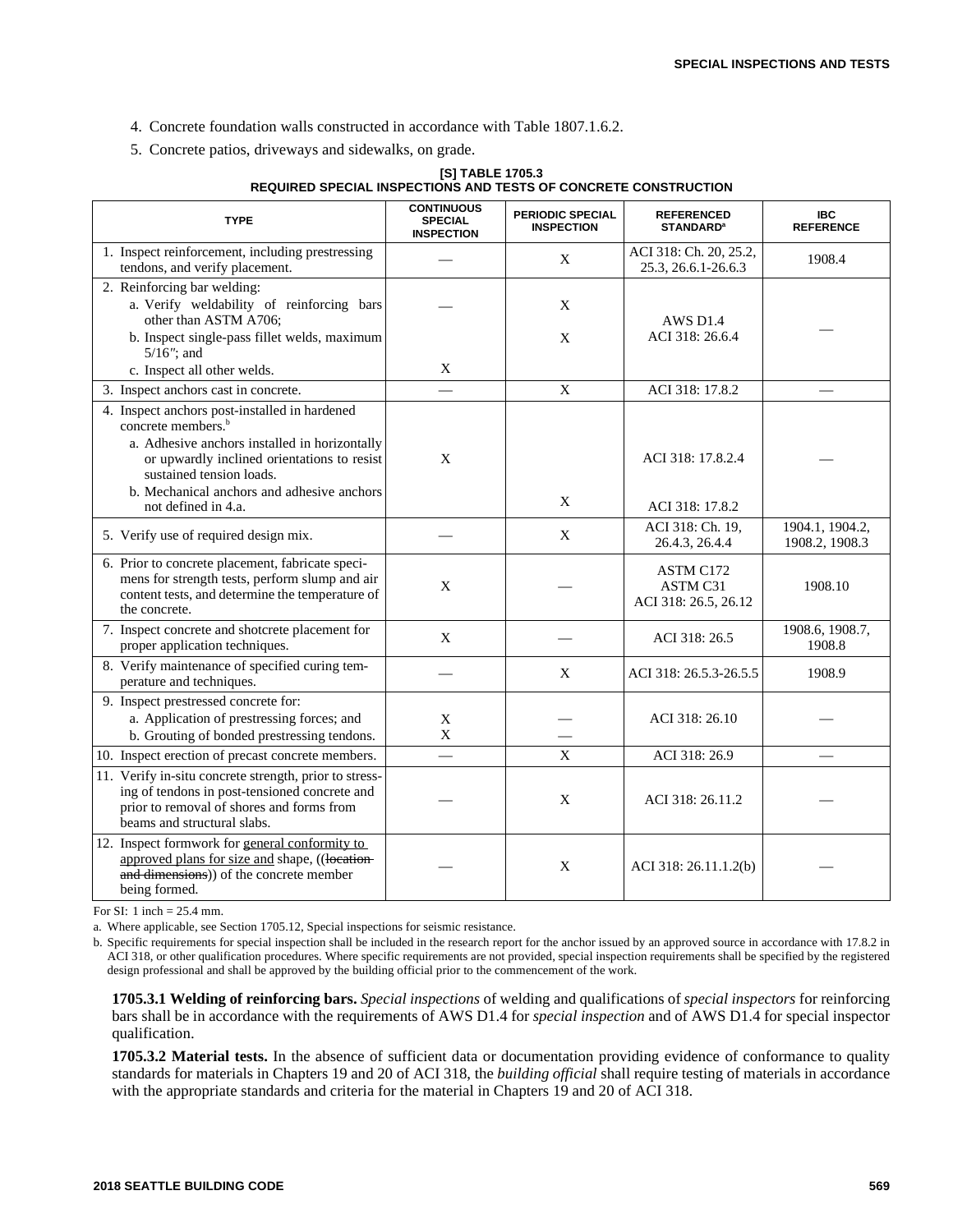**[S] 1705.3.3 Inspection during concrete mixing.** *Special inspections* are required during mixing of concrete under one of the following circumstances:

- 1. Concrete mixes prepared in a batch plant that is not certified by The City of Seattle;
- 2. All structural lightweight concrete mixes;
- 3. Concrete mixes with  $f_c$  greater than 6000 psi (41.4 Mpa);
- 4. Concrete mixes containing alternative materials addressed in Section 1705.3.2; or
- 5. Other unusual circumstances as determined by the *building official.*

**Exception:** Inspection during the mixing of concrete is not required if the proportions of ingredients are established in accordance with Table 1905.1.10 or if a mix has been granted continuous approval by the *building official.*

**1705.4 Masonry construction.** *Special inspections* and tests of masonry construction shall be performed in accordance with the quality assurance program requirements of TMS 402 and TMS 602.

**Exception:** *Special inspections* and tests shall not be required for:

- 1. Empirically designed masonry, glass unit masonry or masonry veneer designed in accordance with Section 2109, 2110 or Chapter 14, respectively, where they are part of a structure classified as *Risk Category* I, II or III.
- 2. Masonry foundation walls constructed in accordance with Table 1807.1.6.3(1), 1807.1.6.3(2), 1807.1.6.3(3) or 1807.1.6.3(4).
- 3. Masonry fireplaces, masonry heaters or masonry chimneys installed or constructed in accordance with Section 2111, 2112 or 2113, respectively.

**1705.4.1 Empirically designed masonry, glass unit masonry and masonry veneer in Risk Category IV.** *Special inspections* and tests for empirically designed masonry, glass unit masonry or masonry veneer designed in accordance with Section 2109, 2110 or Chapter 14, respectively, where they are part of a structure classified as *Risk Category* IV shall be performed in accordance with TMS 602, Level 2.

**1705.4.2 Vertical masonry foundation elements.** *Special inspections* and tests of *vertical masonry foundation elements* shall be performed in accordance with Section 1705.4.

**1705.5 Wood construction.** *Special inspections* of prefabricated wood structural elements and assemblies shall be in accordance with Section 1704.2.5. *Special inspections* of site-built assemblies shall be in accordance with this section.

**1705.5.1 High-load diaphragms.** High-load diaphragms designed in accordance with Section 2306.2 shall be installed with *special inspections* as indicated in Section 1704.2. The special inspector shall inspect the wood structural panel sheathing to ascertain whether it is of the grade and thickness shown on the *approved construction documents*. Additionally, the special inspector must verify the nominal size of framing members at adjoining panel edges, the nail or staple diameter and length, the number of fastener lines and that the spacing between fasteners in each line and at edge margins agrees with the *approved construction documents*.

**[S] 1705.5.2 Metal-plate-connected wood trusses. ((spanning 60 feet or greater.))** Special inspections of wood trusses with overall heights of 60 inches (1524 mm) or greater shall be performed to verify that the installation of the permanent individual truss member restraint/bracing has been installed in accordance with the approved truss submittal package. ((Where a  $t$  truss)) For wood trusses with a clear span  $((\pm s))$  of 60 feet (18 288 mm) or greater, the special inspector shall verify during construction that the temporary installation restraint/bracing ((and the permanent individual truss member restraint/bracing are)) is installed in accordance with the approved truss submittal package.

**[W] 1705.5.3 Mass timber construction.** *Special inspections* of *mass timber* elements in Types IV-A, IV-B, and IV-C construction shall be in accordance with Table 1705.5.3.

# **[W] TABLE 1705.5.3 REQUIRED SPECIAL INSPECTIONS OF MASS TIMBER CONSTRUCTION**

| <b>TYPE</b>                                                                                                 | <b>CONTINUOUS</b> | <b>PERIODIC</b><br>SPECIAL INSPECTION SPECIAL INSPECTION |
|-------------------------------------------------------------------------------------------------------------|-------------------|----------------------------------------------------------|
| Inspection of anchorage and connections of mass timber construction to timber<br>deep foundation systems.   |                   | $\Delta$                                                 |
| Inspect erection and sequence of mass timber construction.<br>2.                                            |                   | $\Lambda$                                                |
| Inspection of connections where installation methods are required to meet design loads.<br>3.               |                   |                                                          |
| 3.1. Threaded fasteners.                                                                                    |                   |                                                          |
| 3.1.1. Verify use of proper installation equipment.                                                         |                   |                                                          |
| 3.1.2. Verify use of predrilled holes where required.                                                       |                   |                                                          |
| Inspect screws, including diameter, length, head type, spacing.<br>3.1.3.<br>installation angle, and depth. |                   | Х                                                        |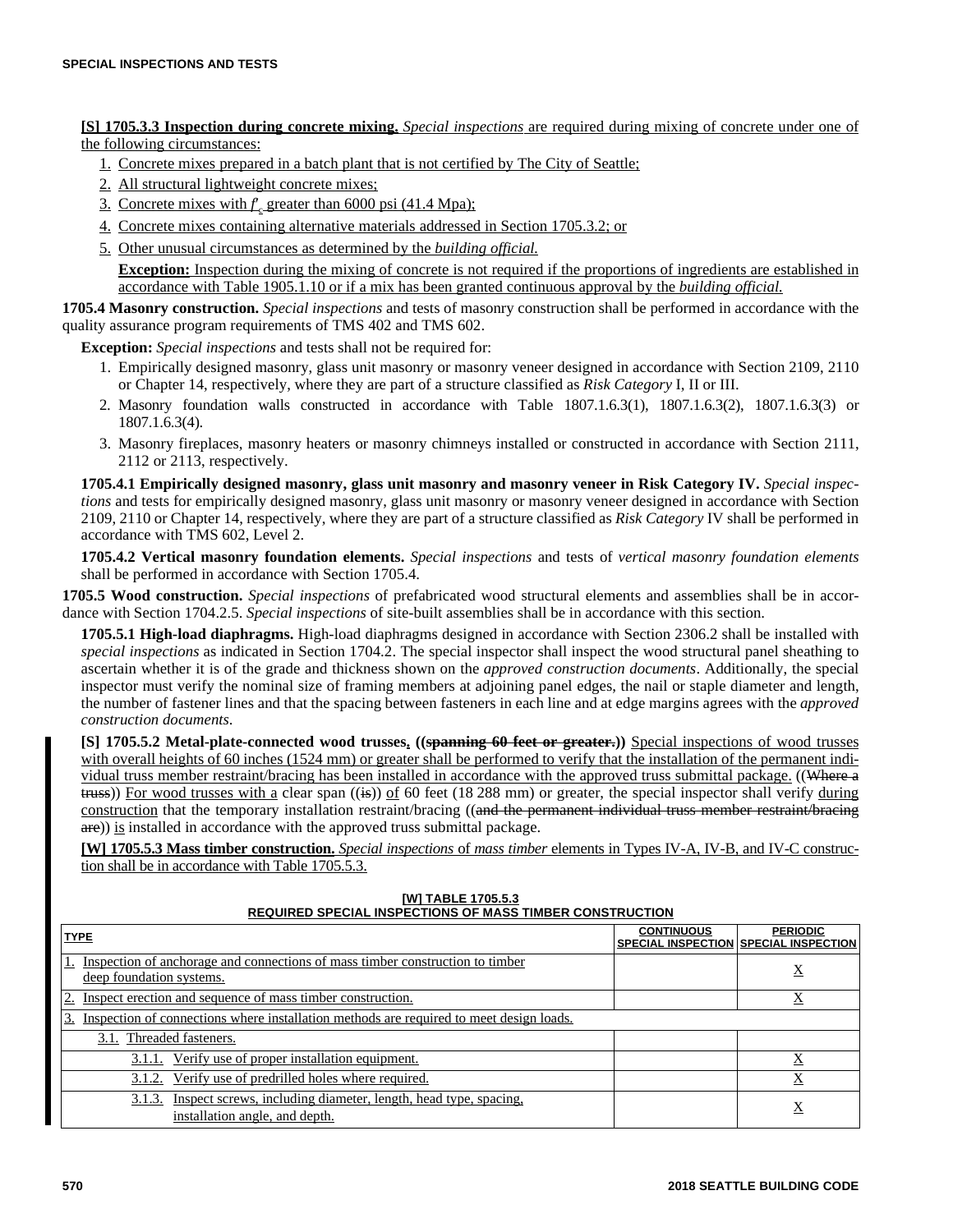| <b>TYPE</b>                                                                                                          | <b>CONTINUOUS</b> | <b>PERIODIC</b><br>SPECIAL INSPECTION SPECIAL INSPECTION |
|----------------------------------------------------------------------------------------------------------------------|-------------------|----------------------------------------------------------|
| 3.2. Adhesive anchors installed in horizontal or upwardly inclined orientation to<br>resist sustained tension loads. |                   |                                                          |
| 3.3. Adhesive anchors not defined in 3.2.                                                                            |                   |                                                          |
| 3.4. Bolted connections.                                                                                             |                   |                                                          |
| Concealed connection.                                                                                                |                   |                                                          |

#### **[W] TABLE 1705.5.3 REQUIRED SPECIAL INSPECTIONS OF MASS TIMBER CONSTRUCTION**

**1705.6 Soils.** *Special inspections* and tests of existing site soil conditions, fill placement and load-bearing requirements shall be performed in accordance with this section and Table 1705.6. The *approved* geotechnical report and the *construction documents* prepared by the *registered design professionals* shall be used to determine compliance. During fill placement, the special inspector shall verify that proper materials and procedures are used in accordance with the provisions of the *approved* geotechnical report.

**Exception:** Where Section 1803 does not require reporting of materials and procedures for fill placement, the special inspector shall verify that the in-place dry density of the compacted fill is not less than 90 percent of the maximum dry density at optimum moisture content determined in accordance with ASTM D1557.

**TABLE 1705.6 REQUIRED SPECIAL INSPECTIONS AND TESTS OF SOILS** 

| <b>TYPE</b>                                                                                                               | <b>CONTINUOUS SPECIAL</b><br><b>INSPECTION</b> | <b>PERIODIC SPECIAL</b><br><b>INSPECTION</b> |
|---------------------------------------------------------------------------------------------------------------------------|------------------------------------------------|----------------------------------------------|
| 1. Verify materials below shallow foundations are adequate to achieve the design bearing<br>capacity.                     |                                                |                                              |
| 2. Verify excavations are extended to proper depth and have reached proper material.                                      |                                                |                                              |
| 3. Perform classification and testing of compacted fill materials.                                                        |                                                |                                              |
| 4. Verify use of proper materials, densities and lift thicknesses during placement and com-<br>paction of compacted fill. | X                                              |                                              |
| 5. Prior to placement of compacted fill, inspect subgrade and verify that site has been pre-<br>pared properly.           |                                                |                                              |

**1705.7 Driven deep foundations.** *Special inspections* and tests shall be performed during installation of driven deep foundation elements as specified in Table 1705.7. The approved geotechnical report and the *construction documents* prepared by the *registered design professionals* shall be used to determine compliance.

#### **TABLE 1705.7 REQUIRED SPECIAL INSPECTIONS AND TESTS OF DRIVEN DEEP FOUNDATION ELEMENTS**

| <b>TYPE</b>                                                                                                                                                                                                                                                                   | <b>CONTINUOUS SPECIAL</b><br><b>INSPECTION</b> | <b>PERIODIC SPECIAL</b><br><b>INSPECTION</b> |
|-------------------------------------------------------------------------------------------------------------------------------------------------------------------------------------------------------------------------------------------------------------------------------|------------------------------------------------|----------------------------------------------|
| 1. Verify element materials, sizes and lengths comply with the requirements.                                                                                                                                                                                                  | X                                              |                                              |
| 2. Determine capacities of test elements and conduct additional load tests, as required.                                                                                                                                                                                      | X                                              |                                              |
| 3. Inspect driving operations and maintain complete and accurate records for each element.                                                                                                                                                                                    | X                                              |                                              |
| 4. Verify placement locations and plumbness, confirm type and size of hammer, record number<br>of blows per foot of penetration, determine required penetrations to achieve design capacity,<br>record tip and butt elevations and document any damage to foundation element. |                                                |                                              |
| 5. For steel elements, perform additional special inspections in accordance with Section 1705.2.                                                                                                                                                                              |                                                |                                              |
| 6. For concrete elements and concrete-filled elements, perform tests and additional special<br>inspections in accordance with Section 1705.3.                                                                                                                                 |                                                |                                              |
| 7. For specialty elements, perform additional inspections as determined by the registered design<br>professional in responsible charge.                                                                                                                                       |                                                |                                              |

**1705.8 Cast-in-place deep foundations.** *Special inspections* and tests shall be performed during installation of cast-in-place deep foundation elements as specified in Table 1705.8. The *approved* geotechnical report and the *construction documents* prepared by the *registered design professionals* shall be used to determine compliance.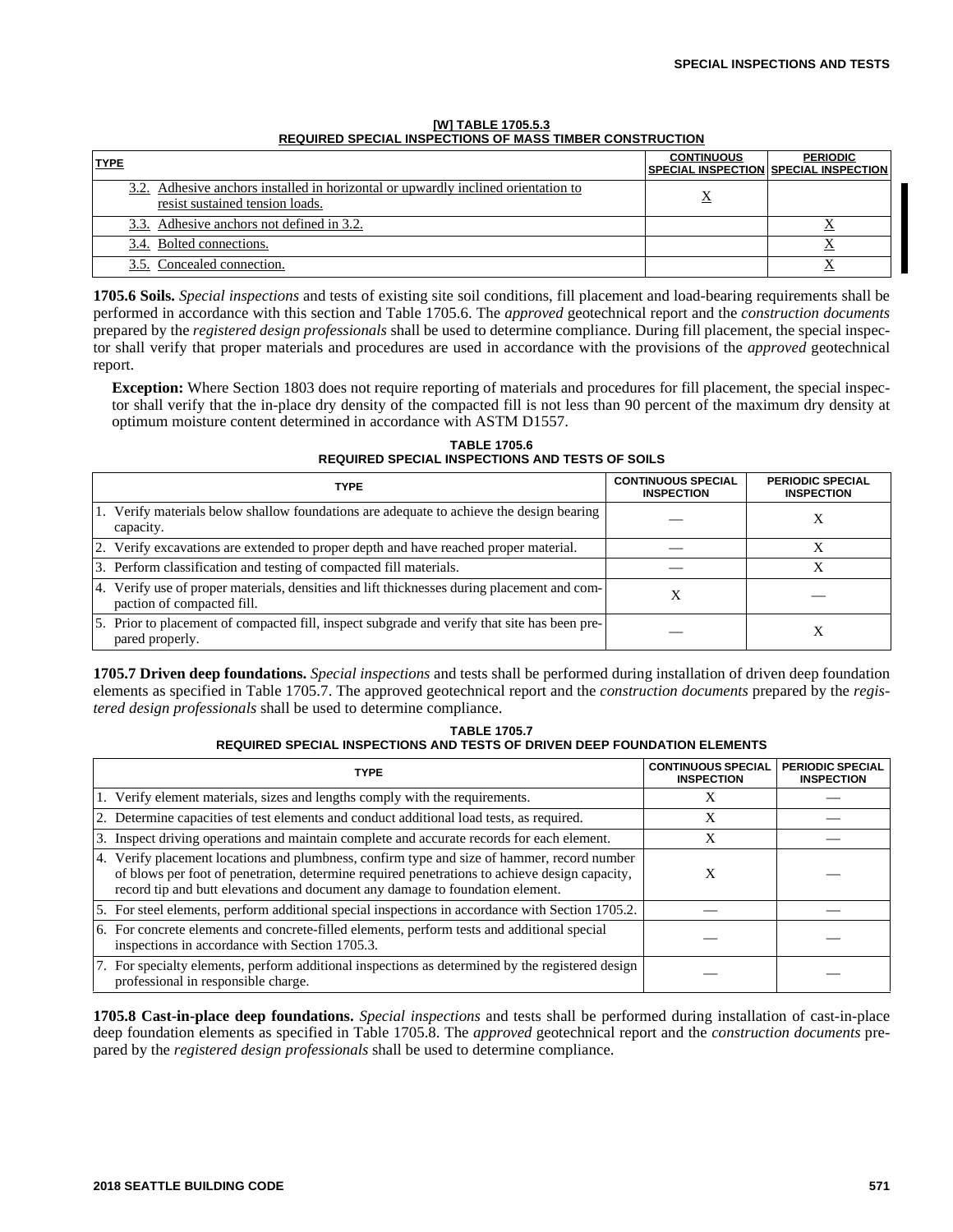| <b>TABLE 1705.8</b><br>REQUIRED SPECIAL INSPECTIONS AND TESTS OF CAST-IN-PLACE DEEP FOUNDATION ELEMENTS |                                         |                                 |
|---------------------------------------------------------------------------------------------------------|-----------------------------------------|---------------------------------|
| <b>TYPE</b>                                                                                             | CONTINUOUS SPECIAL<br><b>INSPECTION</b> | <b>PERIODIC</b><br><b>INSPE</b> |

| <b>TYPE</b>                                                                                                                                                                                                                               | <b>CONTINUOUS SPECIAL</b><br><b>INSPECTION</b> | <b>PERIODIC SPECIAL</b><br><b>INSPECTION</b> |
|-------------------------------------------------------------------------------------------------------------------------------------------------------------------------------------------------------------------------------------------|------------------------------------------------|----------------------------------------------|
| 1. Inspect drilling operations and maintain complete and accurate records for each element.                                                                                                                                               |                                                |                                              |
| 2. Verify placement locations and plumbness, confirm element diameters, bell diameters (if<br>applicable), lengths, embedment into bedrock (if applicable) and adequate end-bearing strata<br>capacity. Record concrete or grout volumes. |                                                |                                              |
| 3. For concrete elements, perform tests and additional special inspections in accordance with<br>Section 1705.3.                                                                                                                          |                                                |                                              |

**1705.9 Helical pile foundations.** *Continuous special inspections* shall be performed during installation of helical pile foundations. The information recorded shall include installation equipment used, pile dimensions, tip elevations, final depth, final installation torque and other pertinent installation data as required by the *registered design professional in responsible charge*. The *approved* geotechnical report and the *construction documents* prepared by the *registered design professional* shall be used to determine compliance.

**1705.10 Fabricated items.** *Special inspections* of *fabricated items* shall be performed in accordance with Section 1704.2.5.

**1705.11 Special inspections for wind resistance.** *Special inspections* for wind resistance specified in Sections 1705.11.1 through 1705.11.3, unless exempted by the exceptions to Section 1704.2, are required for buildings and structures constructed in the following areas:

- 1. In wind Exposure Category B, where *Vasd* as determined in accordance with Section 1609.3.1 is 120 miles per hour (52.8 m/sec) or greater.
- 2. In wind Exposure Category C or D, where  $V_{\text{red}}$  as determined in accordance with Section 1609.3.1 is 110 mph (49 m/sec) or greater.

**[W] 1705.11.1 Structural wood.** *Continuous special inspection* is required during field gluing operations of elements of the main windforce-resisting system. *Periodic special inspection* is required for nailing, bolting, anchoring and other fastening of elements of the main windforce-resisting system, including wood shear walls, wood diaphragms, drag struts, braces and holddowns.

**Exception:** *Special inspections* are not required for wood shear walls, shear panels and diaphragms, including nailing, bolting, anchoring and other fastening to other elements of the main windforce-resisting system, where the ((specified)) lateral resistance is provided by sheathing of wood structural panels, and the fastener spacing ((at panel edges)) of the sheathing is more than 4 inches (102 mm) on center.

**1705.11.2 Cold-formed steel light-frame construction.** *Periodic special inspection* is required for welding operations of elements of the main windforce-resisting system. *Periodic special inspection* is required for screw attachment, bolting, anchoring and other fastening of elements of the main windforce-resisting system, including shear walls, braces, diaphragms, collectors (drag struts) and hold-downs.

**Exception:** *Special inspections* are not required for cold-formed steel light-frame shear walls and diaphragms, including screwing, bolting, anchoring and other fastening to components of the windforce resisting system, where either of the following applies:

- 1. The sheathing is gypsum board or fiberboard.
- 2. The sheathing is wood structural panel or steel sheets on only one side of the shear wall, shear panel or diaphragm assembly and the fastener spacing of the sheathing is more than 4 inches (102 mm) on center (o.c.).

**1705.11.3 Wind-resisting components.** *Periodic special inspection* is required for fastening of the following systems and components:

- 1. Roof covering, roof deck and roof framing connections.
- 2. Exterior wall covering and wall connections to roof and floor diaphragms and framing.

**1705.12 Special inspections for seismic resistance.** *Special inspections* for seismic resistance shall be required as specified in Sections 1705.12.1 through 1705.12.9, unless exempted by the exceptions of Section 1704.2.

**Exception:** The *special inspections* specified in Sections 1705.12.1 through 1705.12.9 are not required for structures designed and constructed in accordance with one of the following:

1. The structure consists of light-frame construction; the design spectral response acceleration at short periods,  $S_{DS}$ , as determined in Section 1613.2.4, does not exceed 0.5; and the *building height* of the structure does not exceed 35 feet (10 668 mm).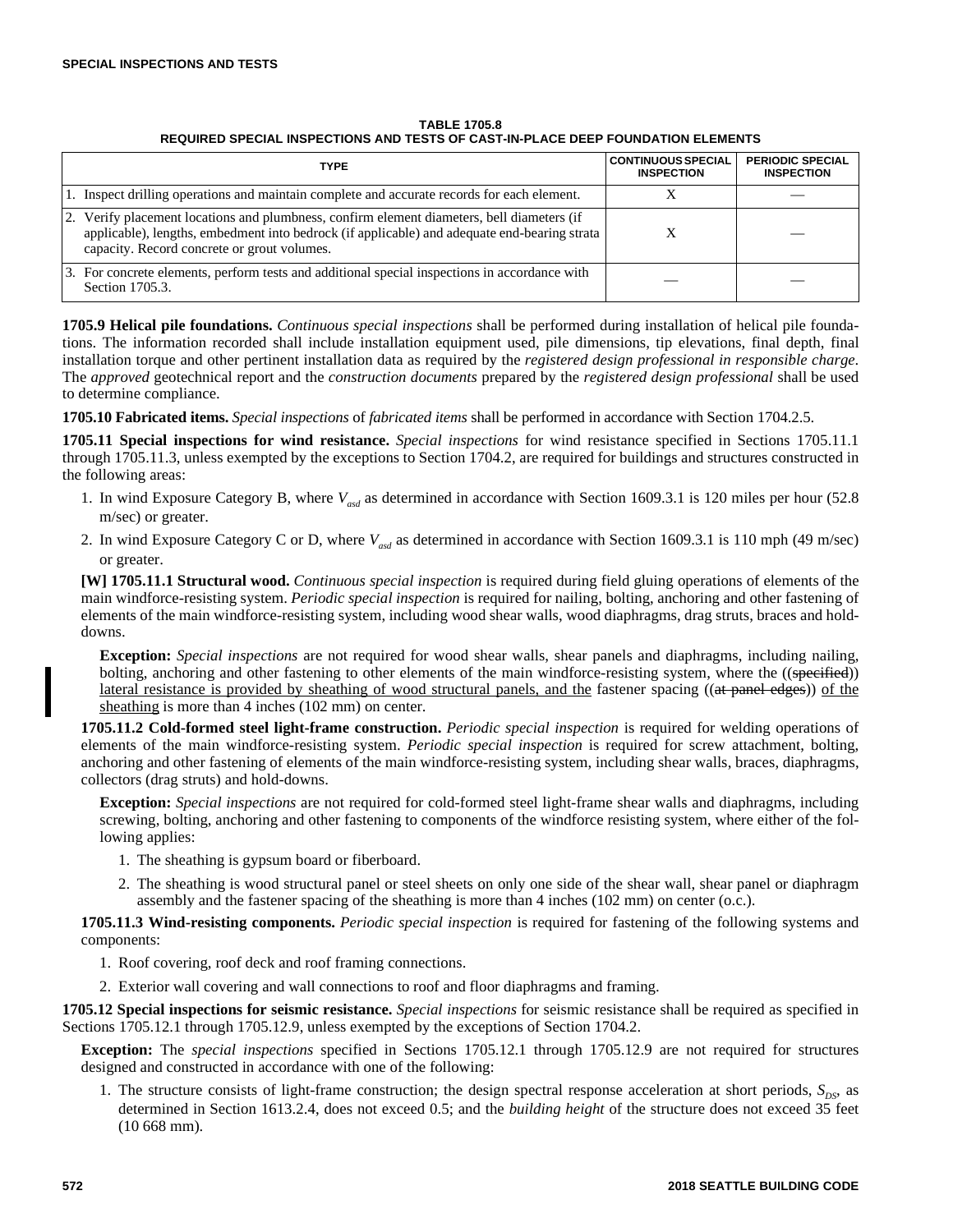- 2. The seismic force-resisting system of the structure consists of reinforced masonry or reinforced concrete; the design spectral response acceleration at short periods,  $S_{DS}$ , as determined in Section 1613.2.4, does not exceed 0.5; and the *building height* of the structure does not exceed 25 feet (7620 mm).
- 3. The structure is a detached one- or two-family dwelling not exceeding two *stories above grade plane* and does not have any of the following horizontal or vertical irregularities in accordance with Section 12.3 of ASCE 7:
	- 3.1. Torsional or extreme torsional irregularity.
	- 3.2. Nonparallel systems irregularity.
	- 3.3. Stiffness-soft story or stiffness-extreme soft story irregularity.
	- 3.4. Discontinuity in lateral strength-weak story irregularity.

**1705.12.1 Structural steel.** *Special inspections* for seismic resistance shall be in accordance with Section 1705.12.1.1 or 1705.12.1.2, as applicable.

**1705.12.1.1 Seismic force-resisting systems.** *Special inspections* of structural steel in the seismic force-resisting systems in buildings and structures assigned to *Seismic Design Category* B, C, D, E or F shall be performed in accordance with the quality assurance requirements of AISC 341.

## **Exceptions:**

- 1. In buildings and structures assigned to *Seismic Design Category* B or C, *special inspections* are not required for structural steel seismic force-resisting systems where the response modification coefficient, *R*, designated for "Steel systems not specifically detailed for seismic resistance, excluding cantilever column systems" in ASCE 7, Table 12.2-1, has been used for design and detailing.
- 2. In structures assigned to *Seismic Design Category* D, E, or F, *special inspections* are not required for structural steel seismic force-resisting systems where design and detailing in accordance with AISC 360 is permitted by ASCE 7, Table 15.4-1.

**1705.12.1.2 Structural steel elements.** *Special inspections* of *structural steel elements* in the seismic force-resisting systems of buildings and structures assigned to *Seismic Design Category* B, C, D, E or F other than those covered in Section 1705.12.1.1, including struts, collectors, chords and foundation elements, shall be performed in accordance with the quality assurance requirements of AISC 341.

## **Exceptions:**

- 1. In buildings and structures assigned to *Seismic Design Category* B or C, *special inspections* of *structural steel elements* are not required for seismic force-resisting systems with a response modification coefficient, *R*, of 3 or less.
- 2. In structures assigned to *Seismic Design Category* D, E, or F, *special inspections* of *structural steel elements* are not required for seismic force-resisting systems where design and detailing other than AISC 341 is permitted by ASCE 7, Table 15.4-1. *Special inspection* shall be in accordance with the applicable referenced standard listed in ASCE 7, Table 15.4-1.

**[W][S] 1705.12.2 Structural wood.** For the seismic force-resisting systems of structures assigned to *Seismic Design Category* C, D, E or F:

- 1. *Continuous special inspection* shall be required during field gluing operations of elements of the seismic force-resisting system.
- 2. *Periodic special inspection* shall be required for nailing, bolting, anchoring and other fastening of elements of the seismic force-resisting system, including wood shear walls, wood diaphragms, drag struts, braces, shear panels and holddowns.

## **Exceptions:**

- 1. *Special inspections* are not required for wood shear walls, shear panels and diaphragms, including nailing, bolting, anchoring and other fastening to other elements of the seismic force-resisting system other than adhesive-grouted anchor bolts, where the <u>lateral resistance is provided by sheathing of wood structural panels, and the</u> fastener spacing of the sheathing is more than 4 inches (102 mm) on center.
- 2. *Special inspection* is not required for Group R-3 structures for other than structural insulated panels used as shear walls.
- 3. *Special inspection* is not required in Group R-1 and R-2 structures three *stories* and less in height for other than structural insulated panels used as shear walls.
- 4. *Special inspection* is not required for adhesive-grouted anchor bolts in Group R-1 and R-2 buildings if wood shearwall fastener spacing is 4 inches (102 mm) or more on center (o.c.) and hold down capacities are less than 5,000 pounds (22.2 kN).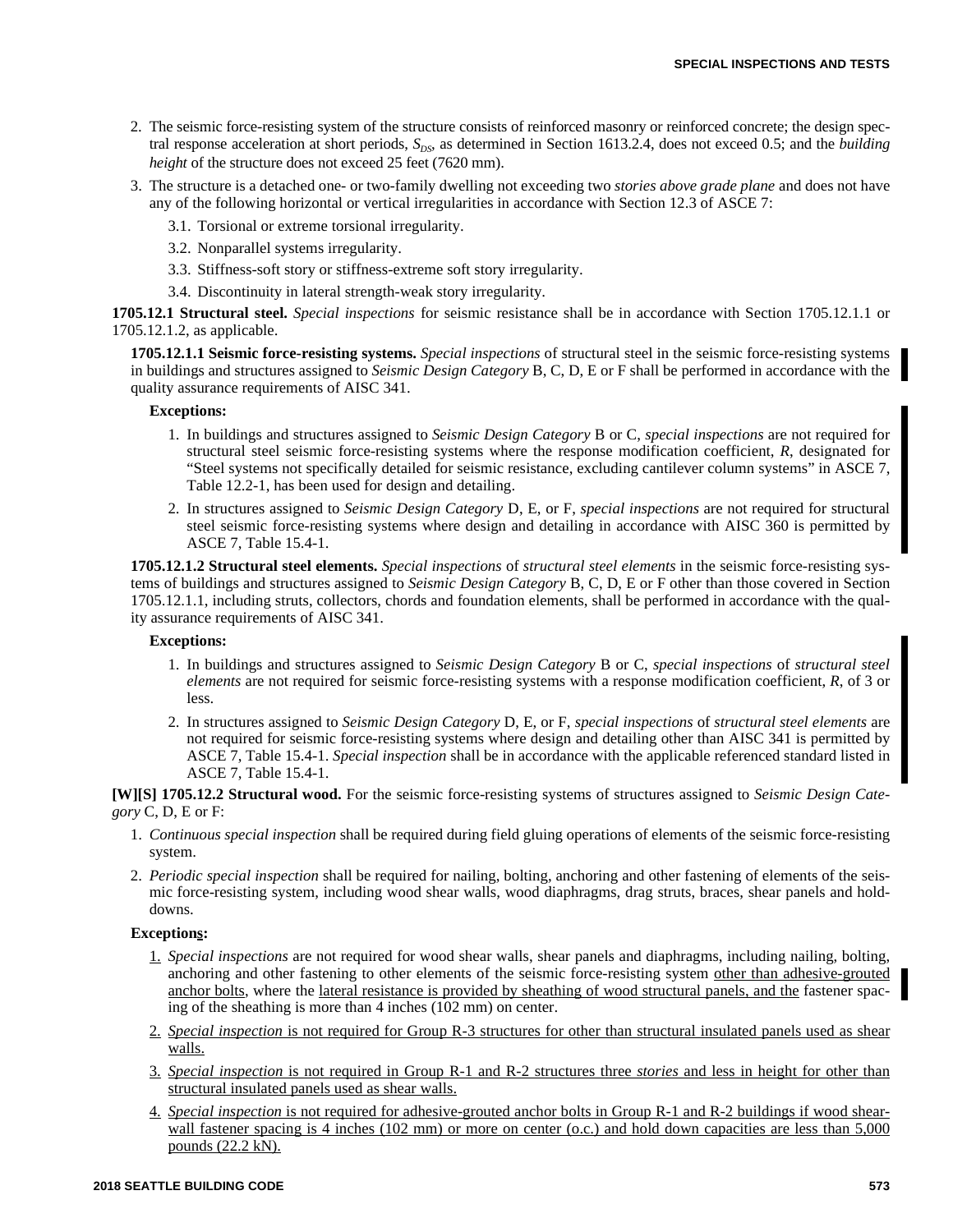**1705.12.3 Cold-formed steel light-frame construction.** For the seismic force-resisting systems of structures assigned to *Seismic Design Category* C, D, E or F, periodic special inspection shall be required for both:

- 1. Welding operations of elements of the seismic force-resisting system.
- 2. Screw attachment, bolting, anchoring and other fastening of elements of the seismic force-resisting system, including shear walls, braces, diaphragms, collectors (drag struts) and hold-downs.

**Exception:** *Special inspections* are not required for cold-formed steel light-frame shear walls and diaphragms, including screw installation, bolting, anchoring and other fastening to components of the seismic force-resisting system, where either of the following applies:

- 1. The sheathing is gypsum board or fiberboard.
- 2. The sheathing is wood structural panel or steel sheets on only one side of the shear wall, shear panel or diaphragm assembly and the fastener spacing of the sheathing is more than 4 inches (102 mm) on center.

**1705.12.4 Designated seismic systems.** For structures assigned to *Seismic Design Category* C, D, E or F, the special inspector shall examine *designated seismic systems* requiring seismic qualification in accordance with Section 13.2.2 of ASCE 7 and verify that the label, anchorage and mounting conform to the *certificate of compliance*.

**1705.12.5 Architectural components.** *Periodic special inspection* is required for the erection and fastening of exterior cladding, interior and exterior nonbearing walls and interior and exterior veneer in structures assigned to *Seismic Design Category* D, E or F.

**Exception:** *Periodic special inspection* is not required for the following:

- 1. Exterior cladding, interior and exterior nonbearing walls and interior and exterior veneer 30 feet (9144 mm) or less in height above grade or walking surface.
- 2. Exterior cladding and interior and exterior veneer weighing 5 psf  $(24.5 N/m<sup>2</sup>)$  or less.
- 3. Interior nonbearing walls weighing 15 psf  $(73.5 \text{ N/m}^2)$  or less.

**1705.12.5.1 Access floors.** Periodic *special inspection* is required for the anchorage of access floors in structures assigned to *Seismic Design Category* D, E or F.

**[W] 1705.12.6 Plumbing, mechanical and electrical components.** *Periodic special inspection* of plumbing, mechanical and electrical components shall be required for the following:

- 1. Anchorage of electrical equipment for emergency and standby power systems in structures assigned to *Seismic Design Category* C, D, E or F.
- 2. Anchorage of other electrical equipment in structures assigned to *Seismic Design Category* E or F.
- 3. Installation and anchorage of piping systems designed to carry hazardous materials and their associated mechanical units in structures assigned to *Seismic Design Category* C, D, E or F.
- 4. Installation and anchorage of ductwork designed to carry hazardous materials in structures assigned to *Seismic Design Category* C, D, E or F.
- 5. Installation and anchorage of vibration isolation systems in structures assigned to *Seismic Design Category* C, D, E or F where the *approved construction documents* require a nominal clearance of  $1/4$  inch (6.4 mm) or less between the equipment support frame and restraint.
- 6. Installation of mechanical and electrical equipment, including duct work, piping systems and their structural supports, where automatic fire sprinkler systems are installed in *Risk Category IV* structures assigned to Seismic Design Category C, D, E or F to verify one of the following:
	- 6.1. Minimum clearances have been provided as required by Section 13.2.3 ASCE/SEI 7.
	- 6.2. A nominal clearance of not less than 3 inches (76 mm) has been be provided between fire protection sprinkler system drops and sprigs and: structural members not used collectively or independently to support the sprinklers; equipment attached to the building structure; and other systems' piping.

Where flexible sprinkler hose fittings are used, special inspection of minimum clearances is not required.

**1705.12.7 Storage racks.** *Periodic special inspection* is required for the anchorage of storage racks that are 8 feet (2438 mm) or greater in height in structures assigned to *Seismic Design Category* D, E or F.

**1705.12.8 Seismic isolation systems.** *Periodic special inspection* shall be provided for seismic isolation systems in seismically isolated structures assigned to *Seismic Design Category* B, C, D, E or F during the fabrication and installation of isolator units and energy dissipation devices.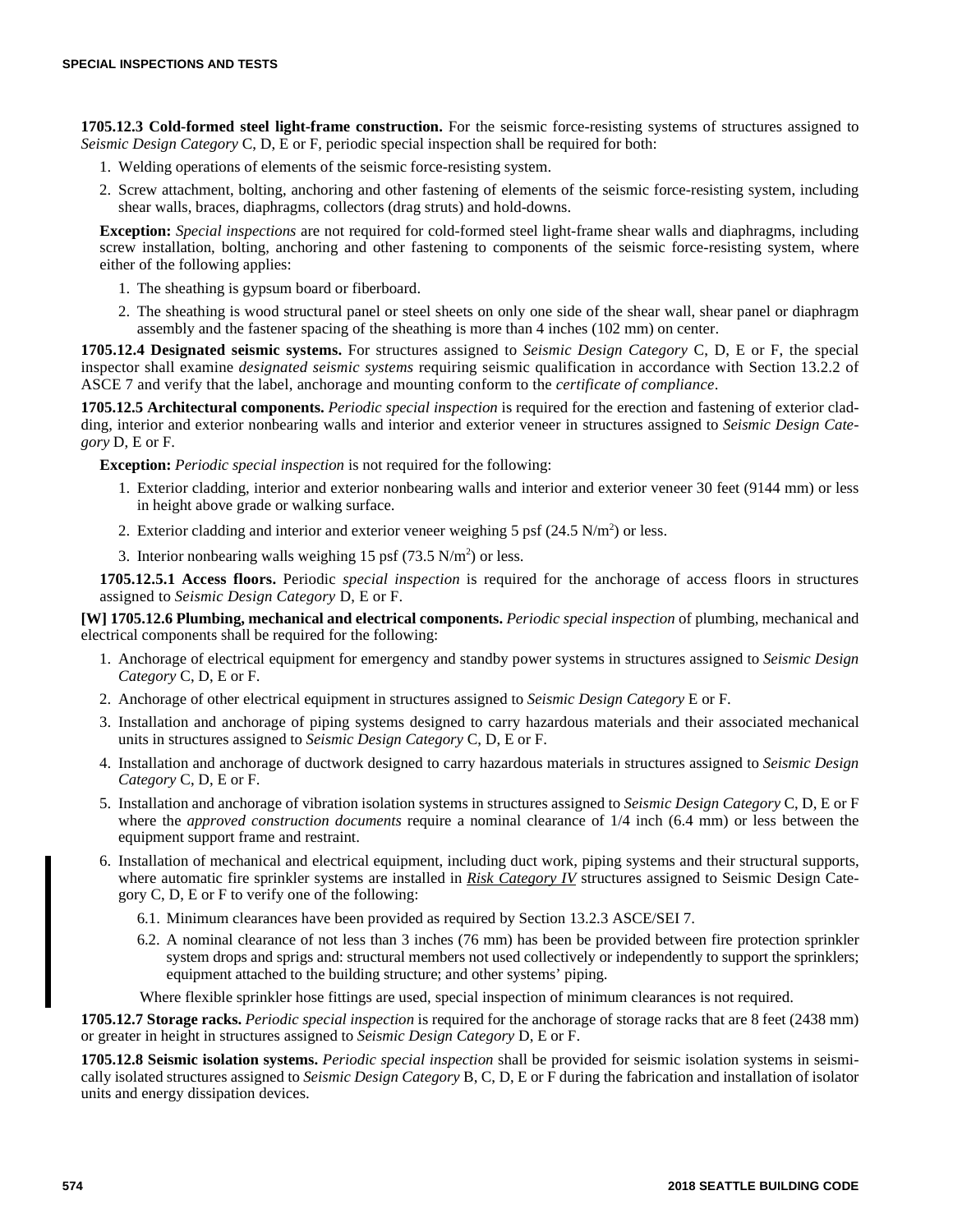**1705.12.9 Cold-formed steel special bolted moment frames.** *Periodic special inspection* shall be provided for the installation of cold-formed steel special bolted moment frames in the *seismic force-resisting systems* of structures assigned to *Seismic Design Category* D, E or F.

**1705.13 Testing for seismic resistance.** Testing for seismic resistance shall be required as specified in Sections 1705.13.1 through 1705.13.4, unless exempted from *special inspections* by the exceptions of Section 1704.2.

**1705.13.1 Structural steel.** Nondestructive testing for seismic resistance shall be in accordance with Section 1705.13.1.1 or 1705.13.1.2, as applicable.

**1705.13.1.1 Seismic force-resisting systems.** Nondestructive testing of structural steel in the seismic force-resisting systems in buildings and structures assigned to *Seismic Design Category* B, C, D, E or F shall be performed in accordance with the quality assurance requirements of AISC 341.

#### **Exceptions:**

- 1. In buildings and structures assigned to *Seismic Design Category* B or C, nondestructive testing is not required for structural steel seismic force-resisting systems where the response modification coefficient, *R*, designated for "Steel systems not specifically detailed for seismic resistance, excluding cantilever column systems" in ASCE 7, Table 12.2-1, has been used for design and detailing.
- 2. In structures assigned to *Seismic Design Category* D, E, or F, nondestructive testing is not required for structural steel seismic force-resisting systems where design and detailing in accordance with AISC 360 is permitted by ASCE 7, Table 15.4-1.

**1705.13.1.2 Structural steel elements.** Nondestructive testing of structural steel elements in the seismic force-resisting systems of buildings and structures assigned to *Seismic Design Category* B, C, D, E or F other than those covered in Section 1705.13.1.1, including struts, collectors, chords and foundation elements, shall be performed in accordance with the quality assurance requirements of AISC 341.

#### **Exceptions:**

- 1. In buildings and structures assigned to *Seismic Design Category* B or C, nondestructive testing of *structural steel elements* is not required for seismic force-resisting systems with a response modification coefficient, *R*, of 3 or less.
- 2. In structures assigned to *Seismic Design Category* D, E or F, nondestructive testing of *structural steel elements* is not required for seismic force-resisting systems where design and detailing other than AISC 341 is permitted by ASCE 7, Table 15.4-1. Nondestructive testing of *structural steel elements* shall be in accordance with the applicable referenced standard listed in ASCE 7, Table 15.4-1.

**1705.13.2 Nonstructural components.** For structures assigned to *Seismic Design Category* B, C, D, E or F, where the requirements of Section 13.2.1 of ASCE 7 for nonstructural components, supports or attachments are met by seismic qualification as specified in Item 2 therein, the *registered design professional* shall specify on the *approved construction documents* the requirements for seismic qualification by analysis, testing or experience data. *Certificates of compliance* for the seismic qualification shall be submitted to the *building official* as specified in Section 1704.5.

**1705.13.3 Designated seismic systems.** For structures assigned to *Seismic Design Category* C, D, E or F and with *designated seismic systems* that are subject to the requirements of Section 13.2.2 of ASCE 7 for certification, the *registered design professional* shall specify on the *approved construction documents* the requirements to be met by analysis, testing or experience data as specified therein. *Certificates of compliance* documenting that the requirements are met shall be submitted to the *building official* as specified in Section 1704.5.

**1705.13.4 Seismic isolation systems.** Seismic isolation systems in seismically isolated structures assigned to *Seismic Design Category* B, C, D, E or F shall be tested in accordance with Section 17.8 of ASCE 7.

**[BF] 1705.14 Sprayed fire-resistant materials.** *Special inspections* and tests of sprayed fire-resistant materials applied to floor, roof and wall assemblies and structural members shall be performed in accordance with Sections 1705.14.1 through 1705.14.6. *Special inspections* shall be based on the fire-resistance design as designated in the *approved construction documents*. The tests set forth in this section shall be based on samplings from specific floor, roof and wall assemblies and structural members. *Special inspections* and tests shall be performed after the rough installation of electrical, automatic sprinkler, mechanical and plumbing systems and suspension systems for ceilings, where applicable.

**[BF] 1705.14.1 Physical and visual tests.** The *special inspections* and tests shall include the following to demonstrate compliance with the listing and the *fire-resistance rating*:

- 1. Condition of substrates.
- 2. Thickness of application.
- 3. Density in pounds per cubic foot  $(kg/m<sup>3</sup>)$ .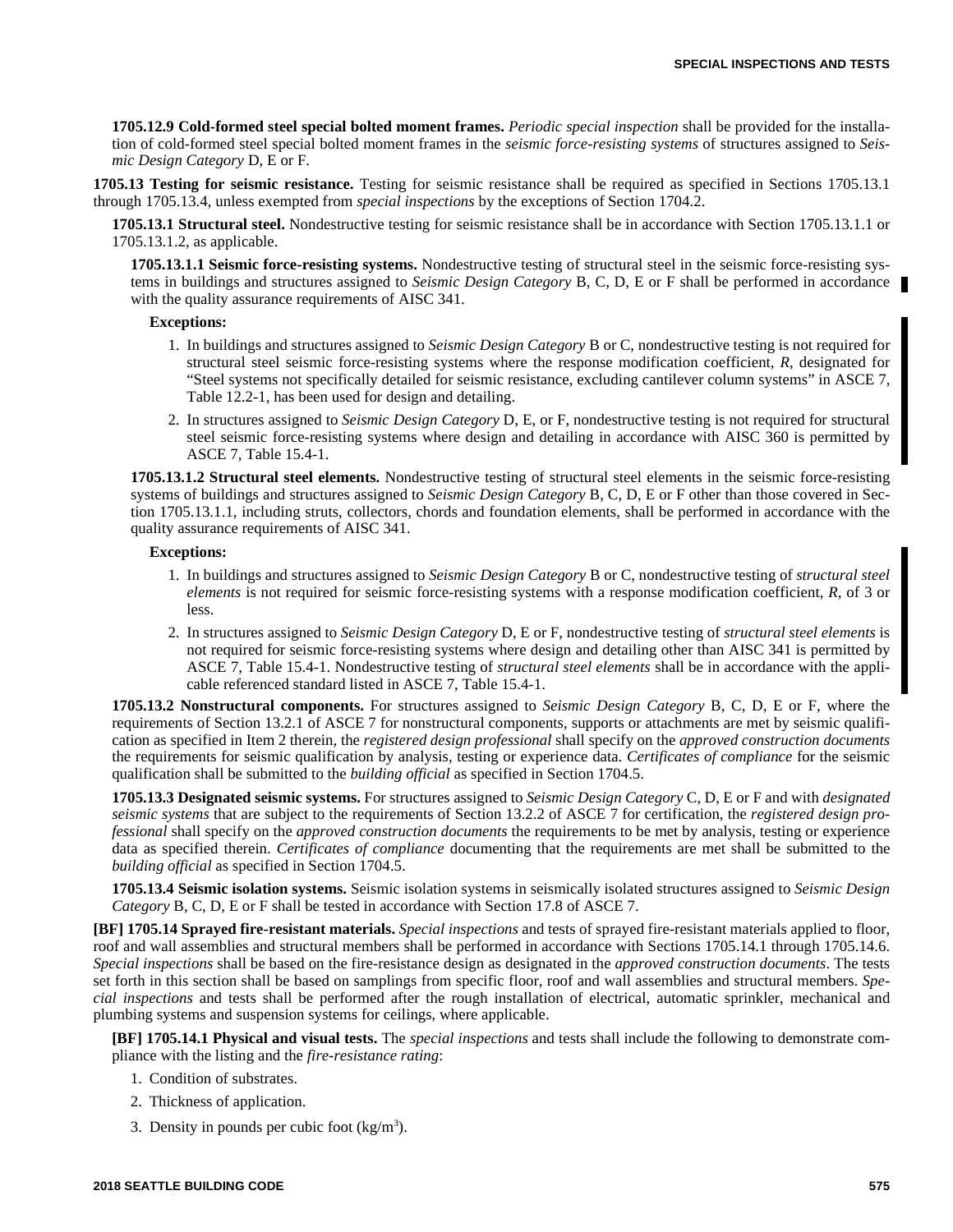- 4. Bond strength adhesion/cohesion.
- 5. Condition of finished application.

**[BF] 1705.14.2 Structural member surface conditions.** The surfaces shall be prepared in accordance with the *approved* fire-resistance design and the written instructions of *approved* manufacturers. The prepared surface of structural members to be sprayed shall be inspected by the special inspector before the application of the sprayed fire-resistant material.

**[S][BF] 1705.14.3 Application.** The substrate shall have a minimum ambient temperature before and after application as specified in the written instructions of *approved* manufacturers. ((The area for application shall be ventilated during and after application as required by the written instructions of *approved* manufacturers.))

**[BF] 1705.14.4 Thickness.** Not more than 10 percent of the thickness measurements of the sprayed fire-resistant materials applied to floor, roof and wall assemblies and structural members shall be less than the thickness required by the *approved* fire-resistance design, and none shall be less than the minimum allowable thickness required by Section 1705.14.4.1.

**[BF] 1705.14.4.1 Minimum allowable thickness.** For design thicknesses 1 inch (25 mm) or greater, the minimum allowable individual thickness shall be the design thickness minus 1/4 inch (6.4 mm). For design thicknesses less than 1 inch (25 mm), the minimum allowable individual thickness shall be the design thickness minus 25 percent. Thickness shall be determined in accordance with ASTM E605. Samples of the sprayed fire-resistant materials shall be selected in accordance with Sections 1705.14.4.2 and 1705.14.4.3.

**[BF] 1705.14.4.2 Floor, roof and wall assemblies.** The thickness of the sprayed fire-resistant material applied to floor, roof and wall assemblies shall be determined in accordance with ASTM E605, making not less than four measurements for each 1,000 square feet (93 m<sup>2</sup>) of the sprayed area, or portion thereof, in each *story*.

**[BF] 1705.14.4.3 Cellular decks.** Thickness measurements shall be selected from a square area, 12 inches by 12 inches (305 mm by 305 mm) in size. Not fewer than four measurements shall be made, located symmetrically within the square area.

**[BF] 1705.14.4.4 Fluted decks.** Thickness measurements shall be selected from a square area, 12 inches by 12 inches (305 mm by 305 mm) in size. Not fewer than four measurements shall be made, located symmetrically within the square area, including one each of the following: valley, crest and sides. The average of the measurements shall be reported.

**[BF] 1705.14.4.5 Structural members.** The thickness of the sprayed fire-resistant material applied to structural members shall be determined in accordance with ASTM E605. Thickness testing shall be performed on not less than 25 percent of the structural members on each floor.

**[BF] 1705.14.4.6 Beams and girders.** At beams and girders thickness measurements shall be made at nine locations around the beam or girder at each end of a 12-inch (305 mm) length.

**[BF] 1705.14.4.7 Joists and trusses.** At joists and trusses, thickness measurements shall be made at seven locations around the joist or truss at each end of a 12-inch (305 mm) length.

**[BF] 1705.14.4.8 Wide-flanged columns.** At wide-flanged columns, thickness measurements shall be made at 12 locations around the column at each end of a 12-inch (305 mm) length.

**[BF] 1705.14.4.9 Hollow structural section and pipe columns.** At hollow structural section and pipe columns, thickness measurements shall be made at not fewer than four locations around the column at each end of a 12-inch (305 mm) length.

**[BF] 1705.14.5 Density.** The density of the sprayed fire-resistant material shall be not less than the density specified in the *approved* fire-resistance design. Density of the sprayed fire-resistant material shall be determined in accordance with ASTM E605. The test samples for determining the density of the sprayed fire-resistant materials shall be selected as follows:

- 1. From each floor, roof and wall assembly at the rate of not less than one sample for every 2,500 square feet  $(232 \text{ m}^2)$  or portion thereof of the sprayed area in each *story*.
- 2. From beams, girders, trusses and columns at the rate of not less than one sample for each type of structural member for each 2,500 square feet (232 m<sup>2</sup>) of floor area or portion thereof in each *story*.

**[BF] 1705.14.6 Bond strength.** The cohesive/adhesive bond strength of the cured sprayed fire-resistant material applied to floor, roof and wall assemblies and structural members shall be not less than 150 pounds per square foot (psf) (7.18 kN/m<sup>2</sup>). The cohesive/adhesive bond strength shall be determined in accordance with the field test specified in ASTM E736 by testing in-place samples of the sprayed fire-resistant material selected in accordance with Sections 1705.14.6.1 through 1705.14.6.3.

**[BF] 1705.14.6.1 Floor, roof and wall assemblies.** The test samples for determining the cohesive/adhesive bond strength of the sprayed fire-resistant materials shall be selected from each floor, roof and wall assembly at the rate of not less than one sample for every 2,500 square feet  $(232 \text{ m}^2)$  of the sprayed area, or portion thereof, in each *story*.

**[BF] 1705.14.6.2 Structural members.** The test samples for determining the cohesive/adhesive bond strength of the sprayed fire-resistant materials shall be selected from beams, girders, trusses, columns and other structural members at the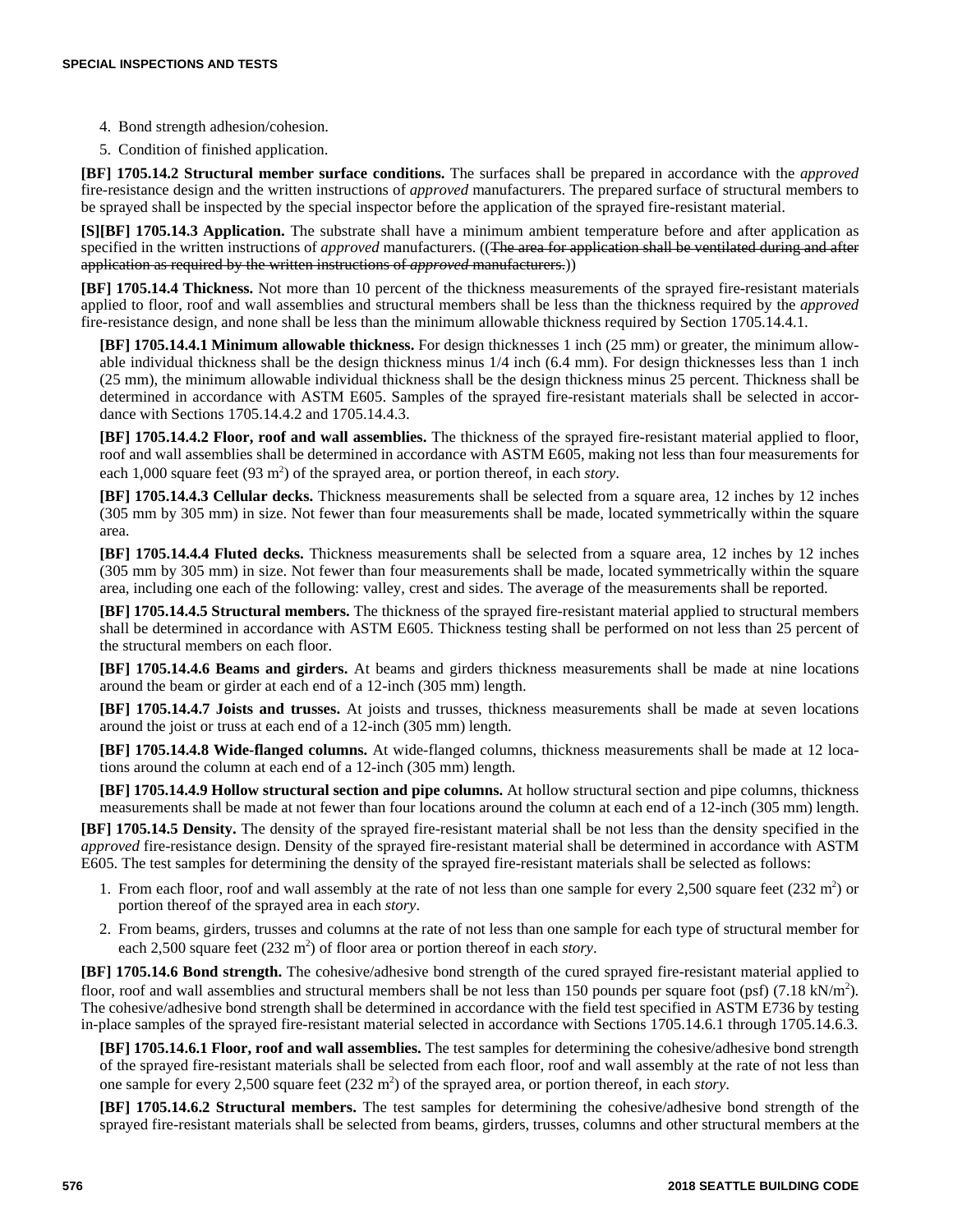rate of not less than one sample for each type of structural member for each 2,500 square feet (232 m<sup>2</sup>) of floor area or portion thereof in each *story*.

**[BF] 1705.14.6.3 Primer, paint and encapsulant bond tests.** Bond tests to qualify a primer, paint or encapsulant shall be conducted where the sprayed fire-resistant material is applied to a primed, painted or encapsulated surface for which acceptable bond-strength performance between these coatings and the fire-resistant material has not been determined. A bonding agent *approved* by the SFRM manufacturer shall be applied to a primed, painted or encapsulated surface where the bond strengths are found to be less than required values.

**[BF] 1705.15 Mastic and intumescent fire-resistant coatings.** *Special inspections* and tests for mastic and intumescent fireresistant coatings applied to structural elements and decks shall be performed in accordance with AWCI 12-B. *Special inspections* and tests shall be based on the fire-resistance design as designated in the *approved construction documents*.

#### **[S] ((1705.16 Exterior insulation and finish systems (EIFS).** *Special inspections* shall be required for all EIFS applications.

#### **Exceptions:**

- 1. *Special inspections* shall not be required for EIFS applications installed over a *water-resistive barrier* with a means of draining moisture to the exterior.
- 2. *Special inspections* shall not be required for EIFS applications installed over masonry or concrete walls.

**1705.16.1 Water-resistive barrier coating.** A *water-resistive barrier* coating complying with ASTM E2570 requires *special inspection* of the *water-resistive barrier* coating where installed over a sheathing substrate.))

**[W] 1705.16 Sealing of mass timber.** Periodic special inspections of sealants or adhesives shall be conducted where sealant or adhesive required by Section 703.9 is applied to mass timber building elements as designated in the approved construction documents.

**[BF] 1705.17 Fire-resistant penetrations and joints.** In *high-rise buildings* or in buildings assigned to *Risk Category* III or IV, *special inspections* for *through-penetrations*, membrane penetration firestops, *fire-resistant joint systems* and perimeter fire barrier systems that are tested and *listed* in accordance with Sections 714.4.1.2, 714.5.1.2, 715.3 and 715.4 shall be in accordance with Section 1705.17.1 or 1705.17.2.

**[BF] 1705.17.1 Penetration firestops.** Inspections of penetration firestop systems that are tested and *listed* in accordance with Sections 714.4.1.2 and 714.5.1.2 shall be conducted by an *approved agency* in accordance with ASTM E2174.

**[BF] 1705.17.2 Fire-resistant joint systems.** Inspection of fire-resistant joint systems that are tested and *listed* in accordance with Sections 715.3 and 715.4 shall be conducted by an *approved agency* in accordance with ASTM E2393.

**[S][F] 1705.18 Testing for smoke control.** Smoke control systems shall be <u>inspected and</u> tested ((by a special inspector)) according to standards specified by the *building official*.

**(([F] 1705.18.1 Testing scope.** The test scope shall be as follows:

- 1. During erection of ductwork and prior to concealment for the purposes of leakage testing and recording of device location.
- 2. Prior to occupancy and after sufficient completion for the purposes of pressure difference testing, flow measurements and detection and control verification.

**[F] 1705.18.2 Qualifications.** *Approved agencies* for smoke control testing shall have expertise in fire protection engineering, mechanical engineering and certification as air balancers.))

## **SECTION 1706 DESIGN STRENGTHS OF MATERIALS**

**1706.1 Conformance to standards.** The design strengths and permissible stresses of any structural material that are identified by a manufacturer's designation as to manufacture and grade by mill tests, or the strength and stress grade is otherwise confirmed to the satisfaction of the *building official*, shall conform to the specifications and methods of design of accepted engineering practice or the *approved* rules in the absence of applicable standards.

**1706.2 New materials.** For materials that are not specifically provided for in this code, the design strengths and permissible stresses shall be established by tests as provided for in Section 1707.

#### **SECTION 1707 ALTERNATIVE TEST PROCEDURE**

**[S] 1707.1 General.** In the absence of *approved* rules or other *approved* standards, the *building official* shall make, or cause to be made, the necessary tests and investigations; or the *building official* shall accept duly authenticated reports from *approved agencies* in respect to the quality and manner of use of new materials or assemblies as provided for in Section ((404.11)) 104.4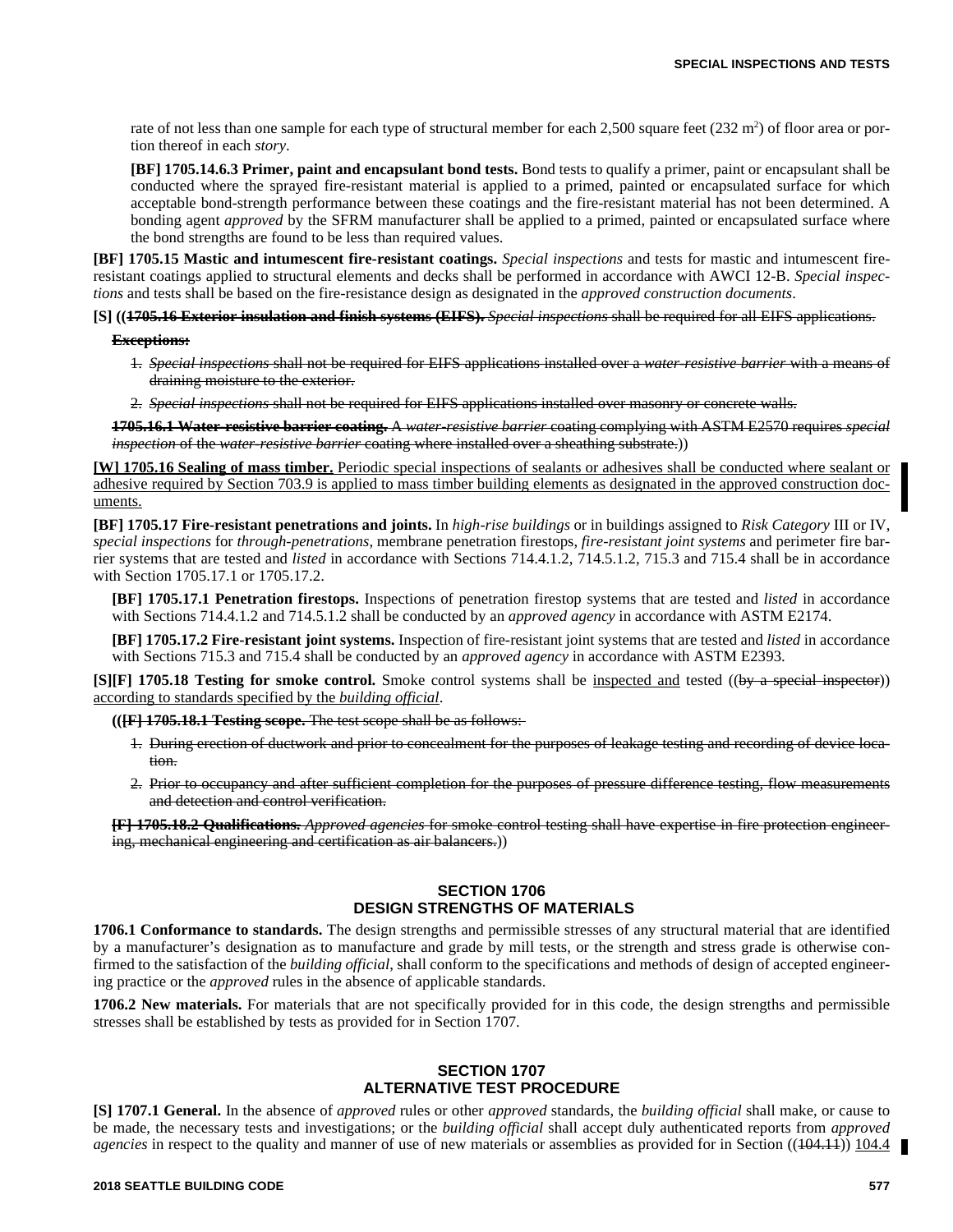or 104.5. The cost of all tests and other investigations required under the provisions of this code shall be borne by the owner or the owner's authorized agent.

# **SECTION 1708 IN-SITU LOAD TESTS**

**1708.1 General.** Whenever there is a reasonable doubt as to the stability or load-bearing capacity of a completed building, structure or portion thereof for the expected loads, an engineering assessment shall be required. The engineering assessment shall involve either a structural analysis or an in-situ load test, or both. The structural analysis shall be based on actual material properties and other as-built conditions that affect stability or load-bearing capacity, and shall be conducted in accordance with the applicable design standard. The in-situ load tests shall be conducted in accordance with Section 1708.2. If the building, structure or portion thereof is found to have inadequate stability or load-bearing capacity for the expected loads, modifications to ensure structural adequacy or the removal of the inadequate construction shall be required.

**1708.2 In-situ load tests.** In-situ load tests shall be conducted in accordance with Section 1708.2.1 or 1708.2.2 and shall be supervised by a *registered design professional*. The test shall simulate the applicable loading conditions specified in Chapter 16 as necessary to address the concerns regarding structural stability of the building, structure or portion thereof.

**1708.2.1 Load test procedure specified.** Where a referenced material standard contains an applicable load test procedure and acceptance criteria, the test procedure and acceptance criteria in the standard shall apply. In the absence of specific load factors or acceptance criteria, the load factors and acceptance criteria in Section 1708.2.2 shall apply.

**1708.2.2 Load test procedure not specified.** In the absence of applicable load test procedures contained within a material standard referenced by this code or acceptance criteria for a specific material or method of construction, such *existing structure* shall be subjected to an approved test procedure developed by a *registered design professional* that simulates applicable loading and deformation conditions. For components that are not a part of the seismic force-resisting system, at a minimum the test load shall be equal to the specified factored design loads. For materials such as wood that have strengths that are dependent on load duration, the test load shall be adjusted to account for the difference in load duration of the test compared to the expected duration of the design loads being considered. For statically loaded components, the test load shall be left in place for a period of 24 hours. For components that carry dynamic loads (for example, machine supports or fall arrest anchors), the load shall be left in place for a period consistent with the component's actual function. The structure shall be considered to have successfully met the test requirements where the following criteria are satisfied:

- 1. Under the design load, the deflection shall not exceed the limitations specified in Section 1604.3.
- 2. Within 24 hours after removal of the test load, the structure shall have recovered not less than 75 percent of the maximum deflection.
- 3. During and immediately after the test, the structure shall not show evidence of failure.

#### **SECTION 1709 PRECONSTRUCTION LOAD TESTS**

**1709.1 General.** Where proposed construction is not capable of being designed by *approved* engineering analysis, or where proposed construction design method does not comply with the applicable material design standard, the system of construction or the structural unit and the connections shall be subjected to the tests prescribed in Section 1709. The *building official* shall accept certified reports of such tests conducted by an *approved* testing agency, provided that such tests meet the requirements of this code and *approved* procedures.

**1709.2 Load test procedures specified.** Where specific load test procedures, load factors and acceptance criteria are included in the applicable referenced standards, such test procedures, load factors and acceptance criteria shall apply. In the absence of specific test procedures, load factors or acceptance criteria, the corresponding provisions in Section 1709.3 shall apply.

**1709.3 Load test procedures not specified.** Where load test procedures are not specified in the applicable referenced standards, the load-bearing and deformation capacity of structural components and assemblies shall be determined on the basis of a test procedure developed by a *registered design professional* that simulates applicable loading and deformation conditions. For components and assemblies that are not a part of the seismic force-resisting system, the test shall be as specified in Section 1709.3.1. Load tests shall simulate the applicable loading conditions specified in Chapter 16.

**1709.3.1 Test procedure.** The test assembly shall be subjected to an increasing superimposed load equal to not less than two times the superimposed design load. The test load shall be left in place for a period of 24 hours. The tested assembly shall be considered to have successfully met the test requirements if the assembly recovers not less than 75 percent of the maximum deflection within 24 hours after the removal of the test load. The test assembly shall then be reloaded and subjected to an increasing superimposed load until either structural failure occurs or the superimposed load is equal to two and one-half times the load at which the deflection limitations specified in Section 1709.3.2 were reached, or the load is equal to two and onehalf times the superimposed design load. In the case of structural components and assemblies for which deflection limitations